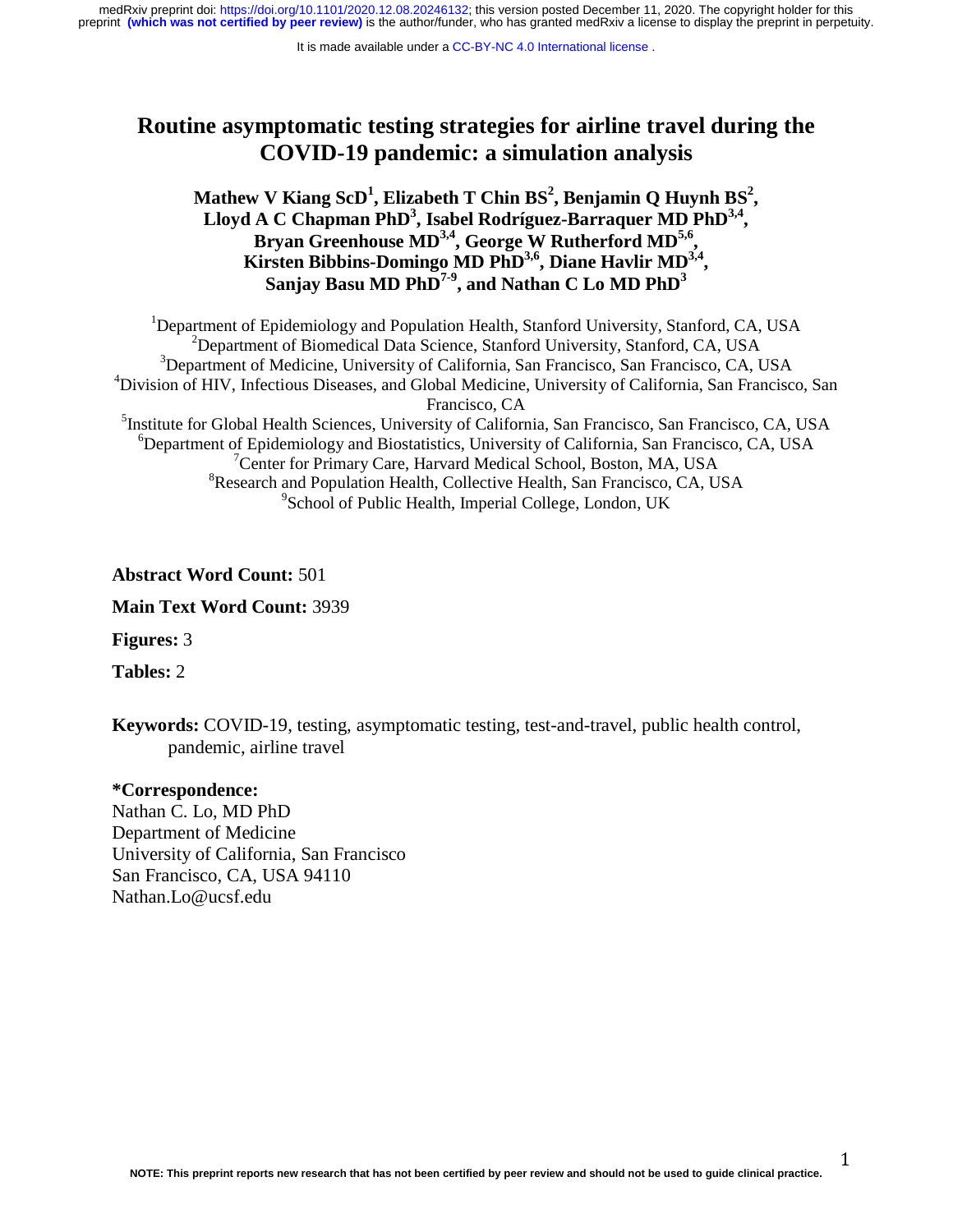It is made available under a [CC-BY-NC 4.0 International license](http://creativecommons.org/licenses/by-nc/4.0/) .

### **Abstract**

**Background:** Airline travel has been significantly reduced during the COVID-19 pandemic due to concern for individual risk of SARS-CoV-2 infection and population-level transmission risk from importation. Routine viral testing strategies for COVID-19 may facilitate safe airline travel through reduction of individual and/or population-level risk, although the effectiveness and optimal design of these "test-and-travel" strategies remain unclear.

**Methods:** We developed a microsimulation of SARS-CoV-2 transmission in a cohort of airline travelers to evaluate the effectiveness of various testing strategies to reduce individual risk of infection and population-level risk of transmission. We evaluated five testing strategies in asymptomatic passengers: i) anterior nasal polymerase chain reaction (PCR) within 3 days of departure; ii) PCR within 3 days of departure and PCR 5 days after arrival; iii) rapid antigen test on the day of travel (assuming 90% of the sensitivity of PCR during active infection); iv) rapid antigen test on the day of travel and PCR 5 days after arrival; and v) PCR within 3 days of arrival alone. The travel period was defined as three days prior to the day of travel and two weeks following the day of travel, and we assumed passengers followed guidance on mask wearing during this period. The primary study outcome was cumulative number of infectious days in the cohort over the travel period (population-level transmission risk); the secondary outcome was the proportion of infectious persons detected on the day of travel (individual-level risk of infection). Sensitivity analyses were conducted.

**Findings:** Assuming a community SARS-CoV-2 incidence of 50 daily infections, we estimated that in a cohort of 100,000 airline travelers followed over the travel period, there would be a total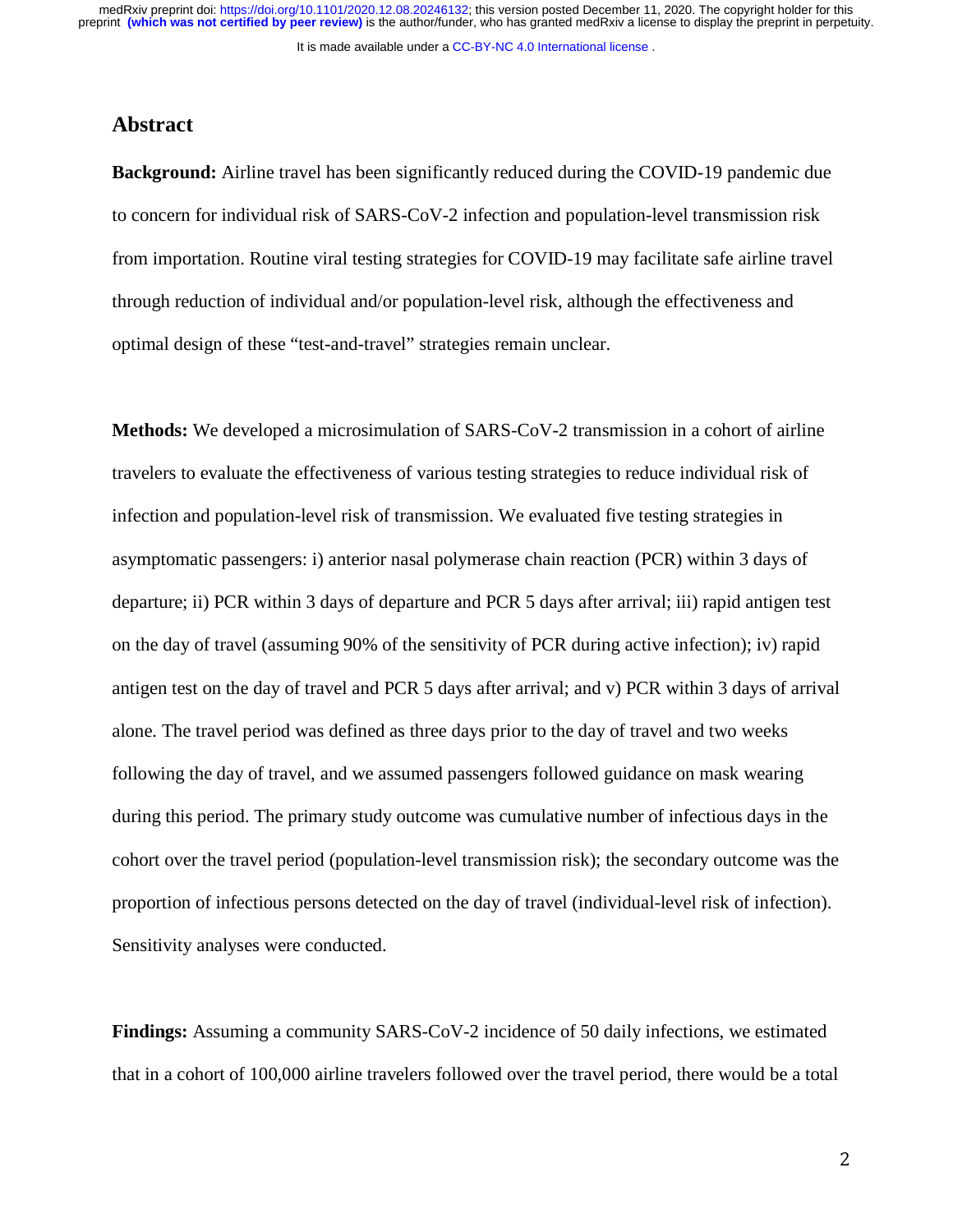of 2,796 (95% UI: 2,031, 4,336) infectious days with 229 (95% UI: 170, 336) actively infectious passengers on the day of travel. The pre-travel PCR test (within 3 days prior to departure) reduced the number of infectious days by 35% (95% UI: 27, 42) and identified 88% (95% UI: 76, 94) of the actively infectious travelers on the day of flight; the addition of PCR 5 days after arrival reduced the number of infectious days by 79% (95% UI: 71, 84). The rapid antigen test on the day of travel reduced the number of infectious days by 32% (95% UI: 25, 39) and identified 87% (95% UI: 81, 92) of the actively infectious travelers; the addition of PCR 5 days after arrival reduced the number of infectious days by 70% (95% UI: 65, 75). The post-travel PCR test alone (within 3 days of landing) reduced the number of infectious days by 42% (95% UI: 31, 51). The ratio of true positives to false positives varied with the incidence of infection. The overall study conclusions were robust in sensitivity analysis.

**Interpretation:** Routine asymptomatic testing for COVID-19 prior to travel can be an effective strategy to reduce individual risk of COVID-19 infection during travel, although post-travel testing with abbreviated quarantine is likely needed to reduce population-level transmission due to importation of infection when traveling from a high to low incidence setting.

**Funding:** University of California, San Francisco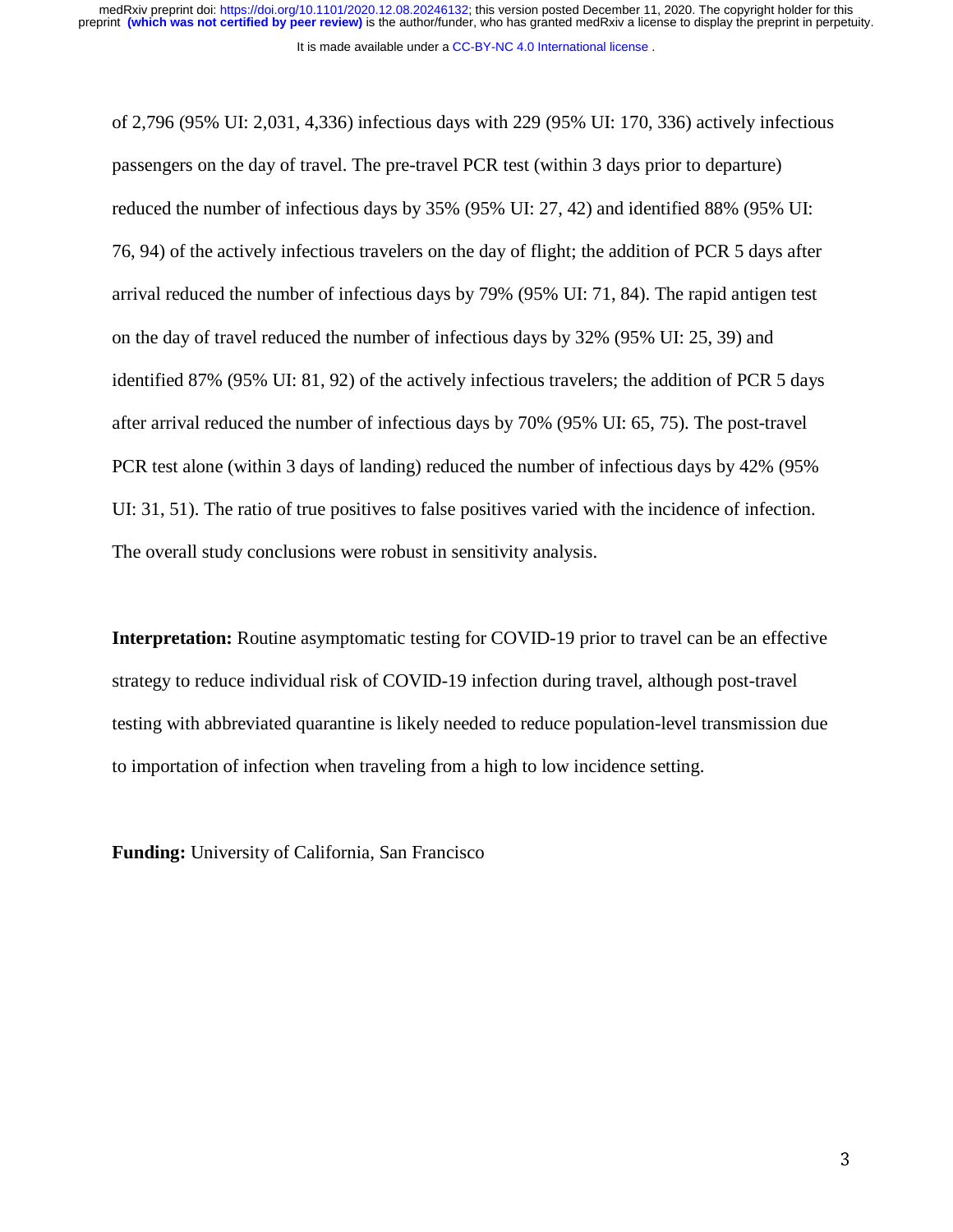It is made available under a [CC-BY-NC 4.0 International license](http://creativecommons.org/licenses/by-nc/4.0/) .

## **Introduction**

The COVID-19 pandemic has dramatically changed daily life for people and reduced global travel.<sup>1</sup> Since the first report of a novel coronavirus in Wuhan, China on December 31, 2019, the causative virus SARS-CoV-2 has spread globally with an unprecedented number of cases and deaths.<sup>2</sup> The principal public health strategy has been the implementation of universal masking and social distancing interventions aimed at reducing the number of social interactions to slow the spread of the virus.<sup>3-5</sup> The approach of social distancing has effectively resulted in the closure of businesses, workplaces, schools, and other public venues. Due to these recommendations and closure of national borders in an attempt to curb the spread, domestic and international airline travel has been dramatically reduced by over 80% in the year following the report of the original outbreak.6-8 The decrease in airflight travel is likely due to multiple etiologies including personal choice to minimize the risk of infection, governmental and employer policy enforcing travel restrictions or quarantine requirements, cancellation of professional and social events requiring travel, and other motivations for reducing travel. $6,7$ 

Asymptomatic viral testing strategies for SARS-CoV-2 may facilitate safe airline travel through reduction of individual risk of infection and/or population-level risk from importation of infection related to travel. Up to 50% of persons with SARS-CoV-2 infection are asymptomatic and do not know about their infection, and this population contributes a large proportion of new cases and transmission.<sup>9</sup> The strategy of routine viral testing during travel has two possible applications: i) reduction in individual risk of infection in the airport/airplanes by detecting infected passengers and preventing their travel; and ii) reduction in the number of importations of infections to a new city, hence reducing the impact of travel on population-level transmission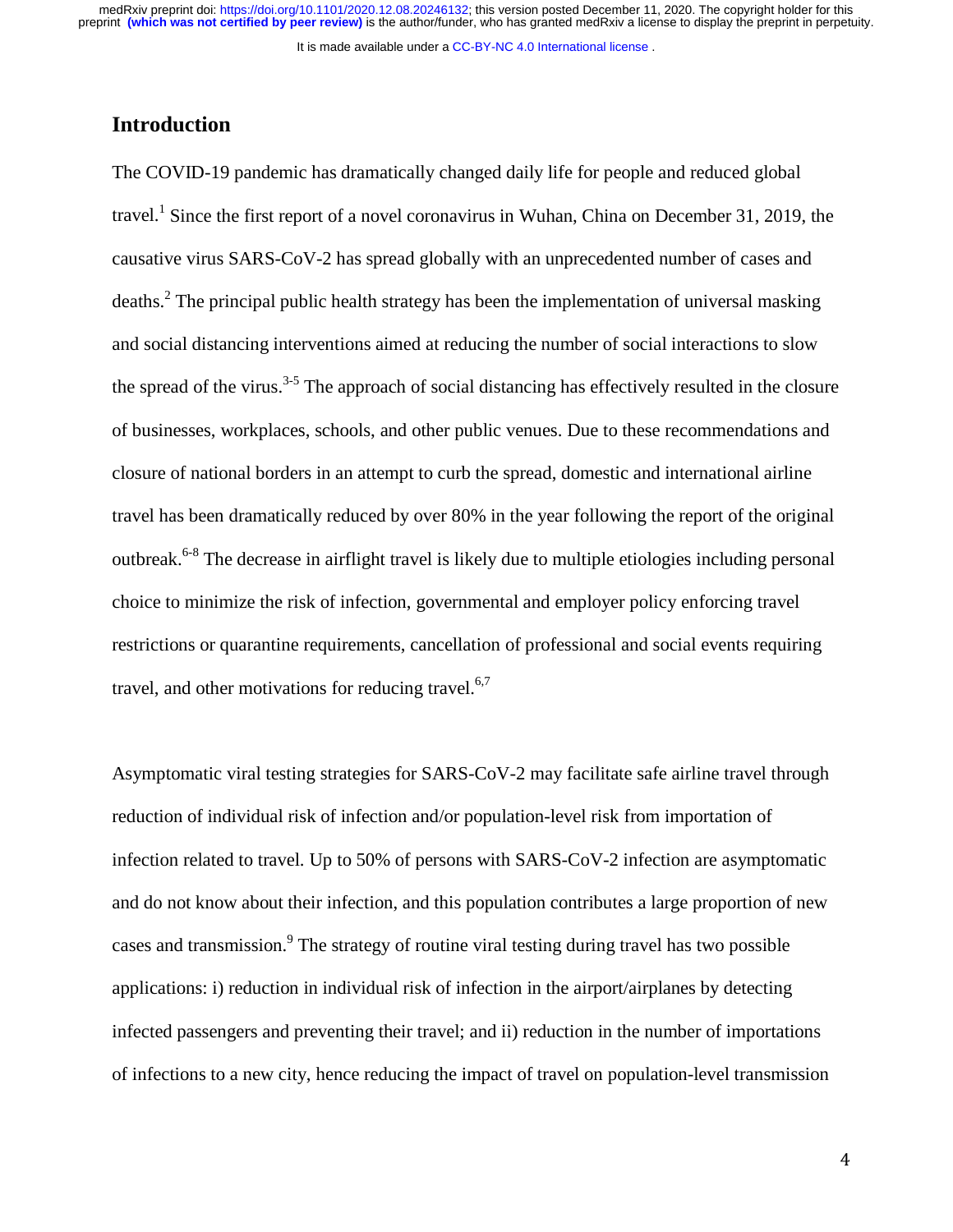#### It is made available under a [CC-BY-NC 4.0 International license](http://creativecommons.org/licenses/by-nc/4.0/) .

risk. Currently, the mainstay strategy has been to avoid traveling altogether, although this is likely to change over time. The majority of persons in the United States who travel do so without testing or self-isolation requirements. Some travelers may elect for testing prior to travel or upon arrival, and in some cases airlines have begun to offer testing for SARS-CoV-2 prior to departure.<sup>10</sup> In other cases, travelers may elect or be required to have a self-isolation period upon arrival in the absence of testing.<sup>11</sup> Recently, the United States Centers for Disease Control and Prevention (CDC) released recommendations for asymptomatic testing for COVID-19 including getting tested 1-3 days before the flight, and tested 3-5 days after travel with a post-travel quarantine period.<sup>12</sup>

There are many considerations for the design of routine testing strategies to minimize individual and/or population risk of COVID-19 associated with travel. Testing strategies designed to minimize individual-level risk will focus on pre-travel testing, while strategies designed to reduce population-level transmission will include both pre- and post-travel testing. The choices of test can include: i) polymerase chain reaction (PCR), the current diagnostic gold-standard, with very high sensitivity but slow turnaround time; or ii) rapid tests (either antigen or nucleic acid based) that are becoming increasingly available, have fast turnaround time  $( $30 \text{ mins}$ )$  and have been shown to have good (although variable between manufacturers) sensitivity to detect infection during their most infectious period.

Domestic and international airline travel is likely to rise over time, although the optimal approach for a "test-and-travel" strategy and its effectiveness to minimize the risk of COVID-19

5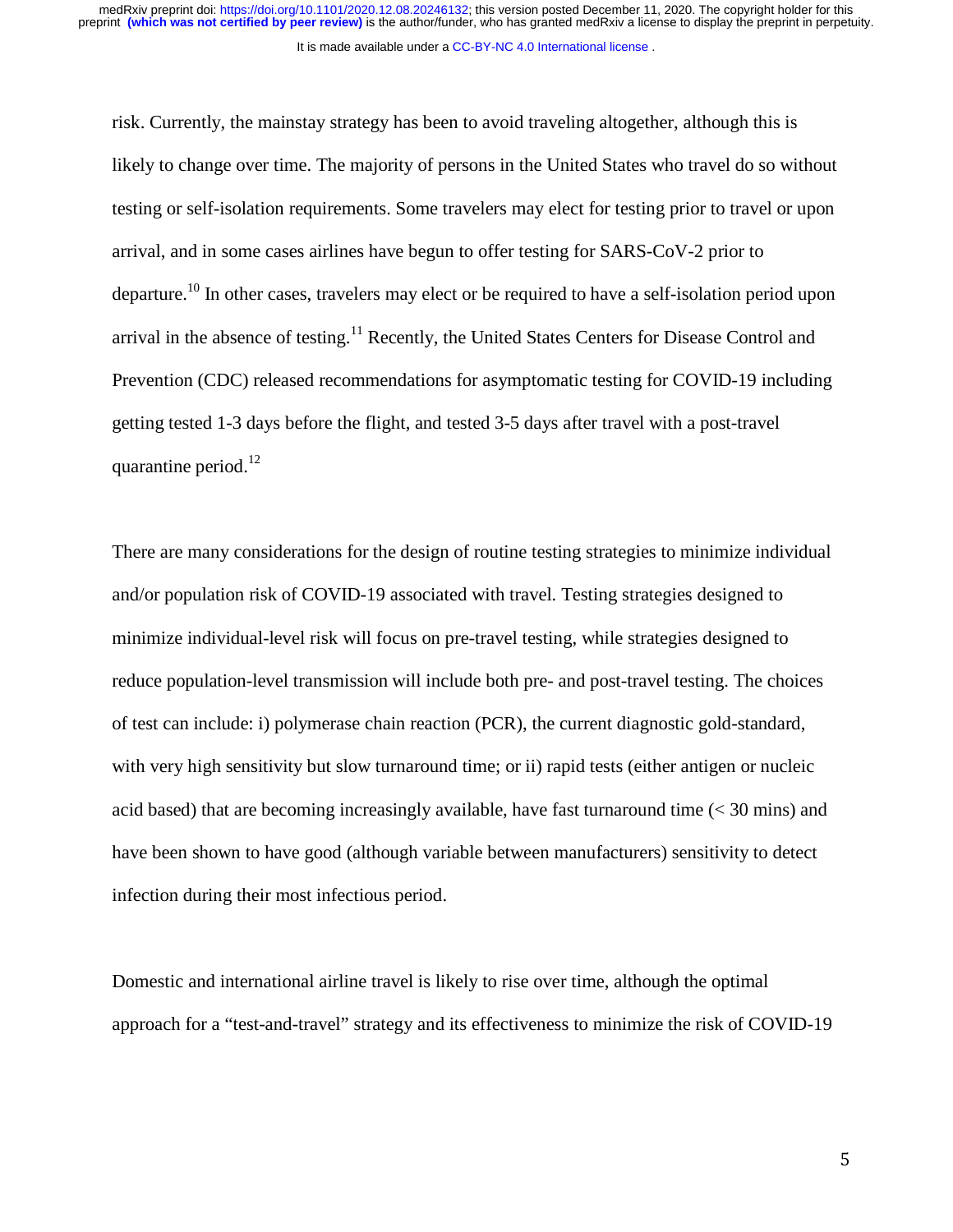It is made available under a [CC-BY-NC 4.0 International license](http://creativecommons.org/licenses/by-nc/4.0/) .

during airline travel remains unclear. The goal of this study was to identify the most effective "test-and-travel" protocol alongside universal masking to reduce the spread of COVID-19.

### **Methods**

#### Model structure

We extended a previously published microsimulation model of SARS-CoV-2 transmission to identify the optimal testing strategy to detect infectious airline travelers before travel or soon after arrival to their destination.<sup>13</sup> We simulated a population of  $100,000$  individual United States domestic airline travelers over their travel period, including three days prior to travel (when the earliest testing would take place), the day of travel, and two weeks after arrival at their final destination. This time horizon was chosen to fully capture the impact of all testing strategies on both individual and population risk upon arrival. Each traveler was assigned a single health state at a given point in time from one of five states that included: being susceptible to infection (nonimmune), incubation period, early infectious (the pre-symptomatic infectious period), late infectious (symptomatic infectious period, if symptomatic), or recovered (with immunity). We assumed a mean infectious duration of five days.<sup>9,14</sup> We used a static infection model, meaning each individual had a fixed probability of being infected each day, with a modestly increased risk during the travel period.<sup>7,15,16</sup> We estimated a per-day risk of infection with SARS-CoV-2 corresponding to a daily incidence of 50 infections per 100,000 persons, which is representative of the current incidence observed in many US states as of December 1, 2020 (Supplemental Materials).<sup>17</sup> The daily risk of infection was varied in sensitivity analysis from 1 to 250 daily infections per 100,000 persons. We simulated new infections starting two months prior to travel and three days days after travel to simulate transmission around the travel period; we counted the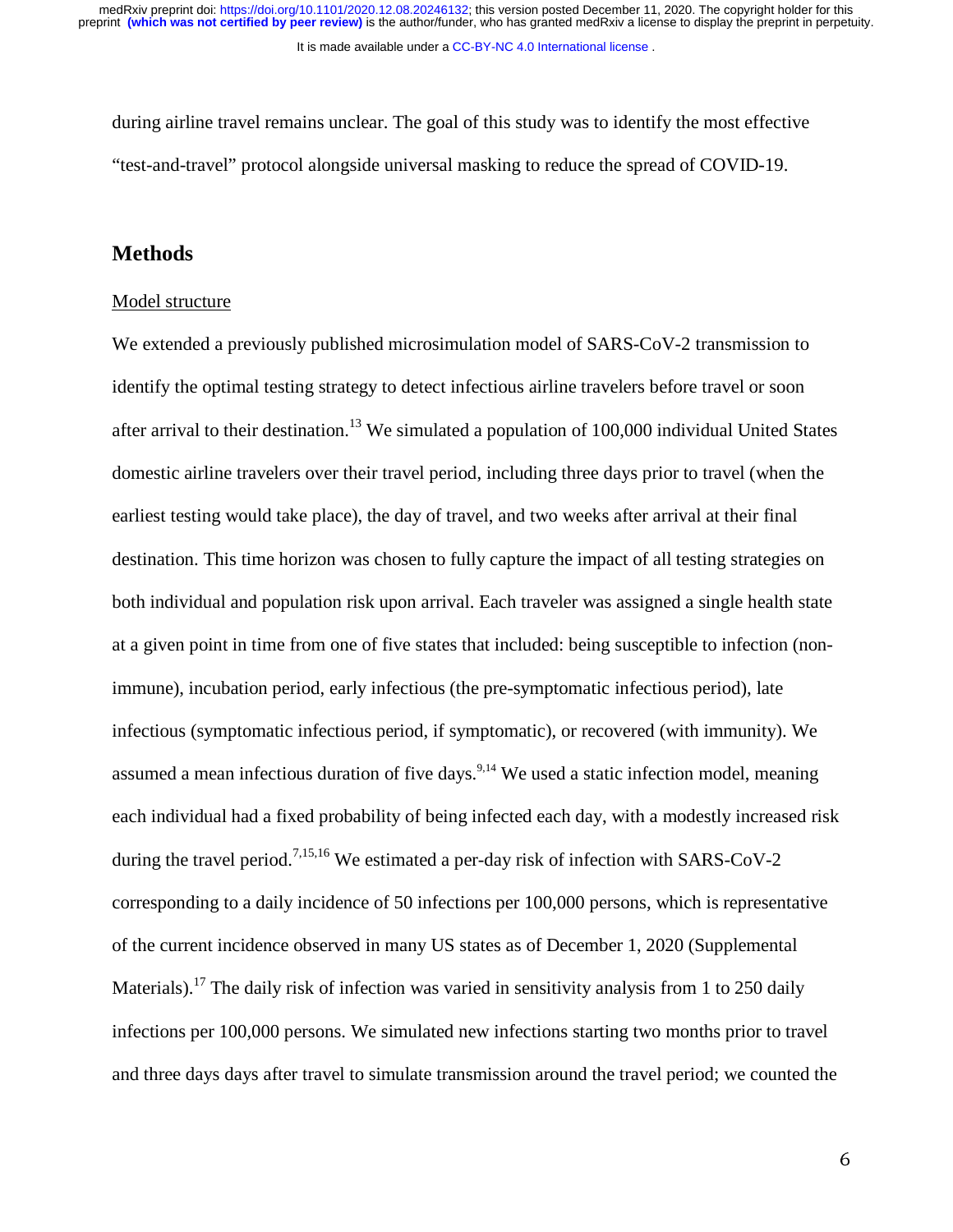number of infectious days over the travel period, defined as three days before travel to two weeks after travel to include any infections related to travel. We assumed a 2-fold increased risk of infection on the day of travel, which is an assumption based on the number of social interactions in the airport/airplane and published literature, including with airport employees without daily testing.<sup>7,15,16</sup> This assumption was varied in sensitivity analysis, including a scenario with no increased risk in the airport due to screening, ventilation, social distancing, and masking.<sup>7,15,16</sup> We did not explicitly account for differences in duration of air-flight travel given paucity of literature to inform differential risk, and modeled only one-way travel. We accounted for a number of unique features of the natural history of COVID-19, including the incubation and infectious periods, proportion of sub-clinical (often asymptomatic) infection, pre-symptomatic transmission, and severity of illness (see Table 1).<sup>14,18,19</sup> We did not include a baseline recovered fraction in the population in the model given low seroprevalence estimates in the general population.20 More details on the model structure and parameters are available in the Supplemenetal Materials, published code, and prior publication.<sup>13,21</sup>

#### Simulation of testing strategies

We evaluated five viral testing strategies of airline travelers around the time of travel, including: i) anterior nasal PCR within 3 days of departure, meaning passengers were tested 2-3 days prior to the day of travel; ii) PCR within 3 days of departure and PCR on day 5 after arrival with 5 days of quarantine upon arrival; iii) rapid antigen test on the day of travel; iv) rapid antigen test on the day of travel and PCR on day 5 after arrival with 5 days of quarantine upon arrival; and v) PCR within 3 days of arrival, meaning passengers were tested 1-2 days after arrival. These strategies were chosen based on informal consultation with experts, recent guidance from the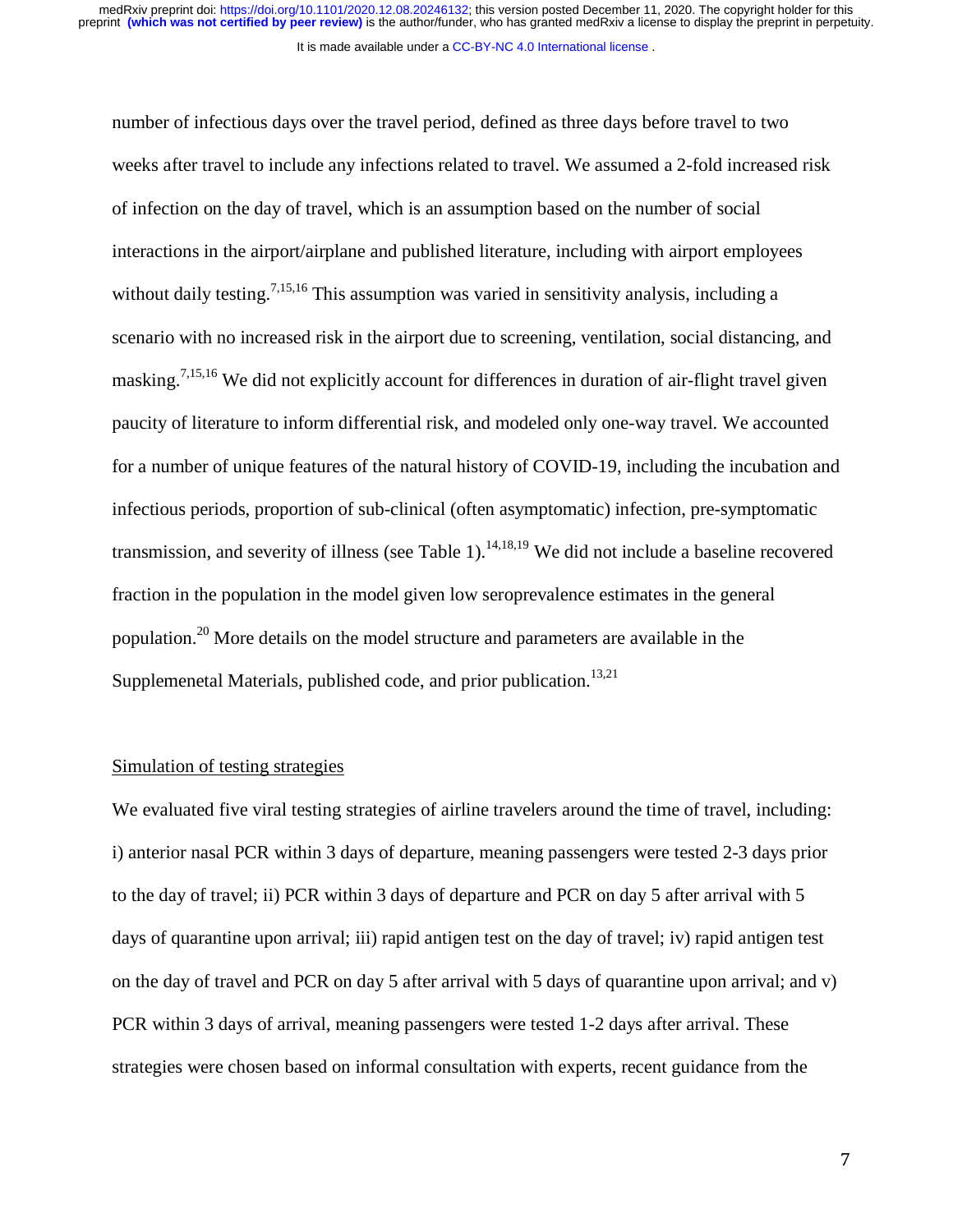It is made available under a CC-BY-NC 4.0 International license.

United States Centers for Disease Control and Prevention,  $^{22}$  and state policies. The focus of posttravel testing and quarantine was to reduce importation of infections acquired immediately prior to departure. Notably, the testing strategies differentially affect the individual risk of infection while traveling (strategies i-iv) versus decreasing population-level transmission risk from importation of new infections to a destination city (strategies ii, iv, and v). We assumed that symptomatic persons avoided travel with perfect compliance. We assumed that travelers who tested positive did not travel, and self-isolated with perfect compliance. We did not include any self-quarantine requirements upon arrival in the destination for pre-travel-only testing strategies (i and iii). We used published literature on the sensitivity and specificity of rapid antigen tests and PCR assays for SARS-CoV-2, incorporating time-varying estimates of sensitivity based on time since exposure.<sup>23</sup> PCR tests were assumed to have sensitivity ranging from 80-95% during the first two weeks following exposure with a peak in sensitivity by day five based on the upper limit estimate on sensitivity from a published study (following the viral kinetics over time within individuals; see Supplemental Materials for curve of test sensitivity over time)<sup>23</sup>, and specificity of 99.5-100% (mean 99.8%).<sup>23,24</sup> We assumed a one-day turnaround time for PCR tests. Persons were assumed to be detectable by PCR for up to two weeks after no longer being infectious.<sup>23</sup> For rapid antigen tests, there is wide variation in the sensitivity and specificity of these assays. We assumed the rapid antigen tests had the sensitivity and specificity of the Abbot BinaxNow based on availability of literature to support a sensitivity of 90% relative to PCR (during periods of high viral loads compatible with infectiousness) and specificity of 99.5-100% (mean 99.8%). Other rapid testing platforms have variable sensitivity and specificity (including some <50% sensitivity compared to PCR), although some may have comparable specification.<sup>25-28</sup> The 95%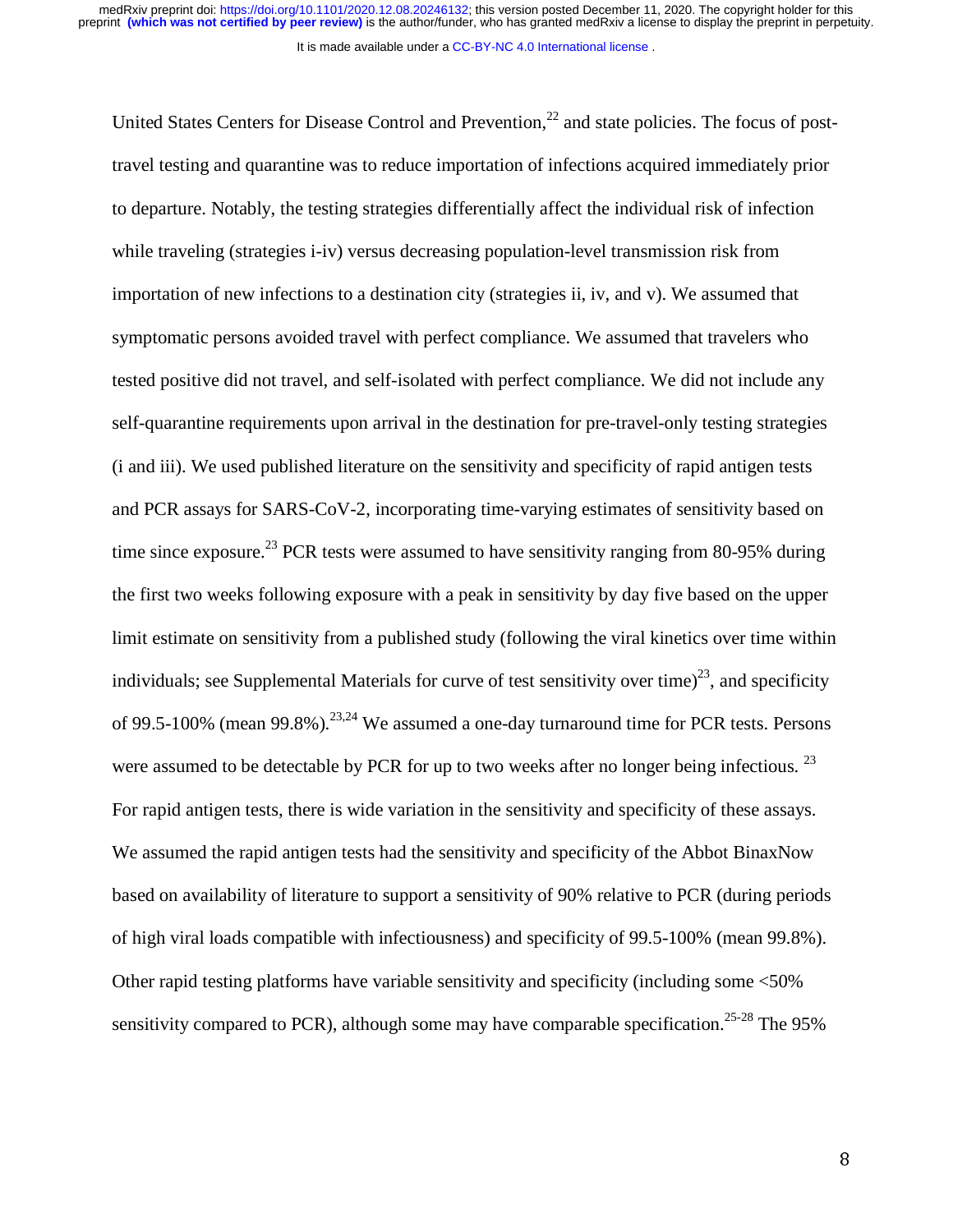It is made available under a [CC-BY-NC 4.0 International license](http://creativecommons.org/licenses/by-nc/4.0/) .

uncertainty intervals (UI) represent the  $2.5<sup>th</sup>$  to  $97.5<sup>th</sup>$  percentile values across all simulations. The data and code are available online.<sup>21</sup>

#### Study outcomes

The primary study outcome for each testing strategy was the cumulative number of infectious days in the cohort of airline travelers prior to detection of infection and self-isolation over the travel period.14 This outcome is most relevant for population-level risk of transmission, and was selected based on the public health goal of reducing overall transmission. The secondary outcomes included: i) proportion of infectious travelers with SARS-CoV-2 detected on the day of travel, which is most relevant for individual risk of infection during travel and from the airlines whose goal is to minimize transmission at the airport and during air flight travel; and ii) the ratio of false positives to true positives for each testing strategy and infection incidence.

#### Sensitivity analysis

We performed sensitivity analyses to measure the effect of varying individual and multiple model parameters on the overall study conclusion. We tested varying individual model inputs including natural history parameters for SARS-CoV-2- such as duration of infectiousness, test sensitivity and specificity, day-of-travel increase in risk, and daily infection incidence.

### Role of the funding source

The funders of the study had no role in study design, data collection, data analysis, data interpretation, or writing of the report. The corresponding author had full access to all the data in the study and had final responsibility for the decision to submit for publication.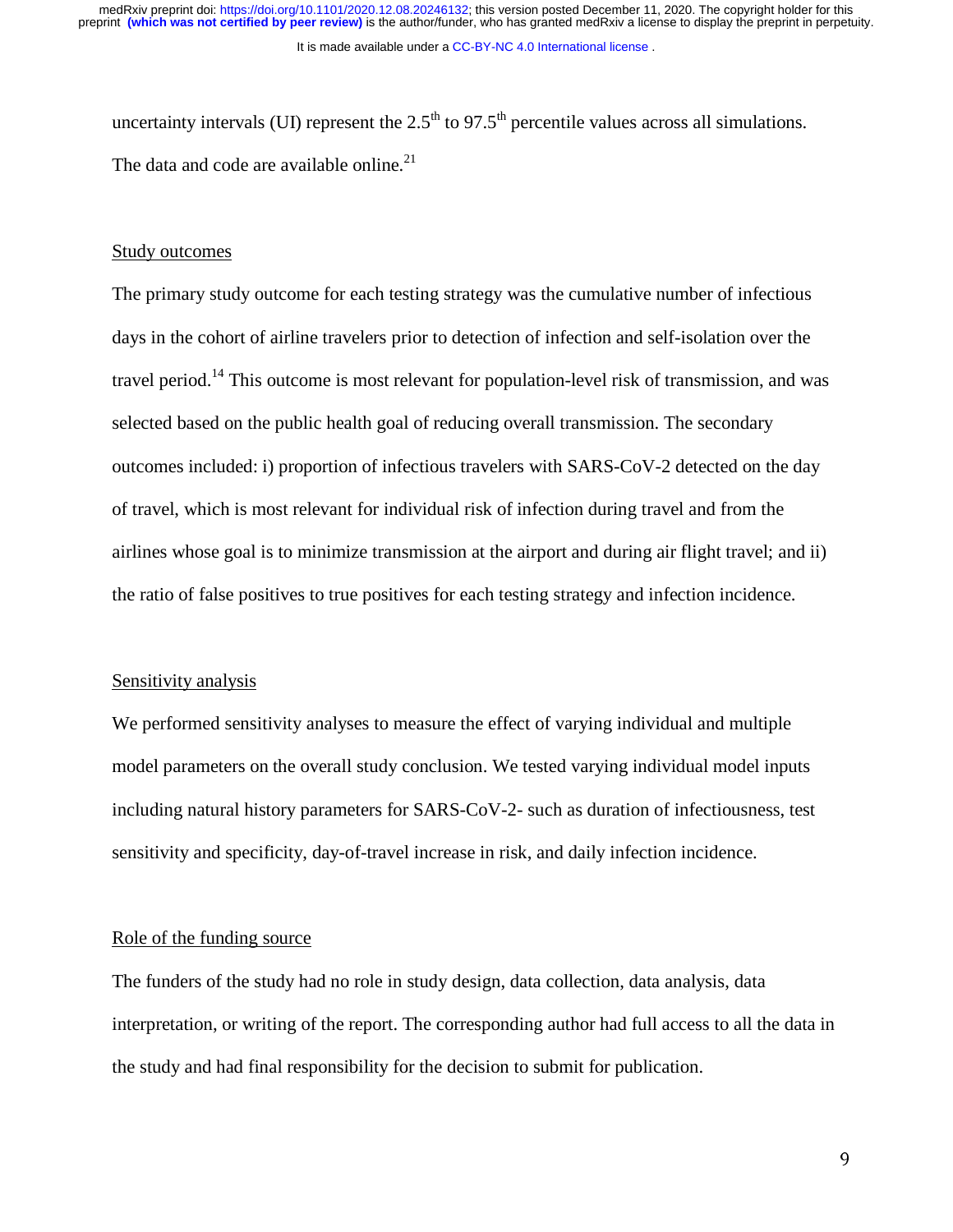It is made available under a [CC-BY-NC 4.0 International license](http://creativecommons.org/licenses/by-nc/4.0/) .

### **Results**

#### *Descriptive results*

In a cohort of 100,000 airline travelers, the model predicted 229 (95% UI: 170, 336) actively infectious persons on the day of travel in the absence of testing or any symptom screening (prevalence of 0.2% of actively infectious persons). Of these, 91 (95% UI: 63, 136) had subclinical infections. Over the travel period (three days prior to travel to two weeks following travel), we estimated a total of 2,796 (95% UI: 2,031, 4,336) infectious days.

### *Effectiveness of test-and-travel strategies*

First, we estimated that anterior nasal PCR testing within 3 days of departure would be positive for 1,001 travelers (95% UI: 817, 1,205), reducing the number of actively infectious travelers on the day of travel by 88% (95% UI: 76, 94) to 28 (95% UI: 13, 73) (see Table 2). This testing strategy reduced the total number of infectious days in the cohort by 35% (95% UI: 27, 42) over the simulation period (see Figure 1). At the assumed incidence of 50 daily infection per 100,000 and test specificity of 99.8%, there were 205 (95% UI: 31, 397) false positives. The ratio of false positives to true positives for this strategy ranged from 2.6 to 0.13 when varying incidence from 5 to 100 daily infections per 100,000 persons, respectively (see Figure 2).

Second, we evaluated the strategy of anterior nasal PCR testing within 3 days of departure and PCR testing 5 days after arrival with quarantine for 5 days. This strategy yielded 1,489 positive travelers ((95% UI: 1,130, 1,886); defined as having any positive test), and reduced the number of actively infectious travelers on the day of travel by 88% (95% UI: 76, 94) to 28 travelers (95%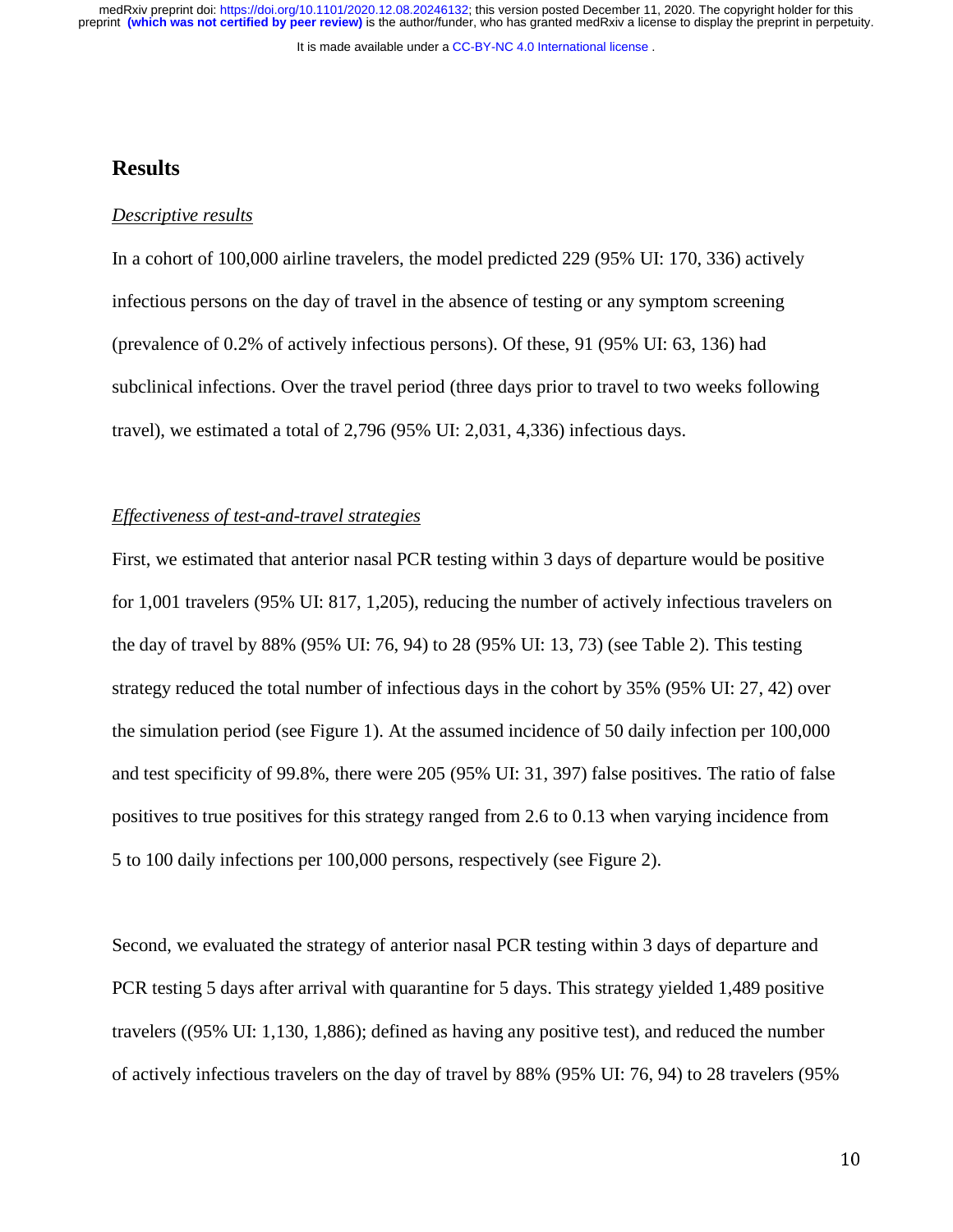It is made available under a [CC-BY-NC 4.0 International license](http://creativecommons.org/licenses/by-nc/4.0/) .

UI: 13, 73). This testing strategy reduced the total number of infectious days in the cohort by 79% (95% UI: 71, 84) over the simulation period, with approximately 74% attributable to the pre-travel PCR and 26% attributable to the post-travel PCR test. The ratio of false positives to true positives for this strategy ranged from 3.8 to 0.19 when varying incidence from 5 to 100 daily infections per 100,000 persons, respectively.

Third, we estimated that the rapid antigen test on the day of travel would be positive for 618 passengers (95% UI: 445, 815), reducing the number of actively infectious travelers by 87% (95% UI: 81, 92) to 30 travelers (95% UI: 17, 51) on the day of travel. This testing strategy reduced the total number of infectious days in the cohort by 32% (95% UI: 25, 39) over the simulation period. There were 205 (95% UI: 31, 401) false positives, corresponding to a ratio of false to true positives that ranged from 5.0 to 0.25 when varying incidence from 5 to 100 daily infections per 100,000 persons, respectively.

Fourth, we evaluated a rapid antigen test on the day of travel and PCR testing 5 days after arrival with quarantine for 5 days. This strategy yielded 1,047 positive travelers ((95% UI: 686, 1438); defined as having any positive test). On the day of travel, the rapid antigen test would reduce the number of actively infectious travelers by 87% (95% UI: 81, 92) to 30 passengers (95% UI: 17, 51). This testing strategy reduced the total number of infectious days in the cohort by 70% (95% UI: 65, 75) over the simulation period, with approximately 65% attributable to the rapid antigen test and 35% attributable to the post-travel PCR test. The ratio of false positives to true positives for this strategy ranged from 6.4 to 0.32 when varying incidence from 5 to 100 daily infections per 100,000 persons, respectively.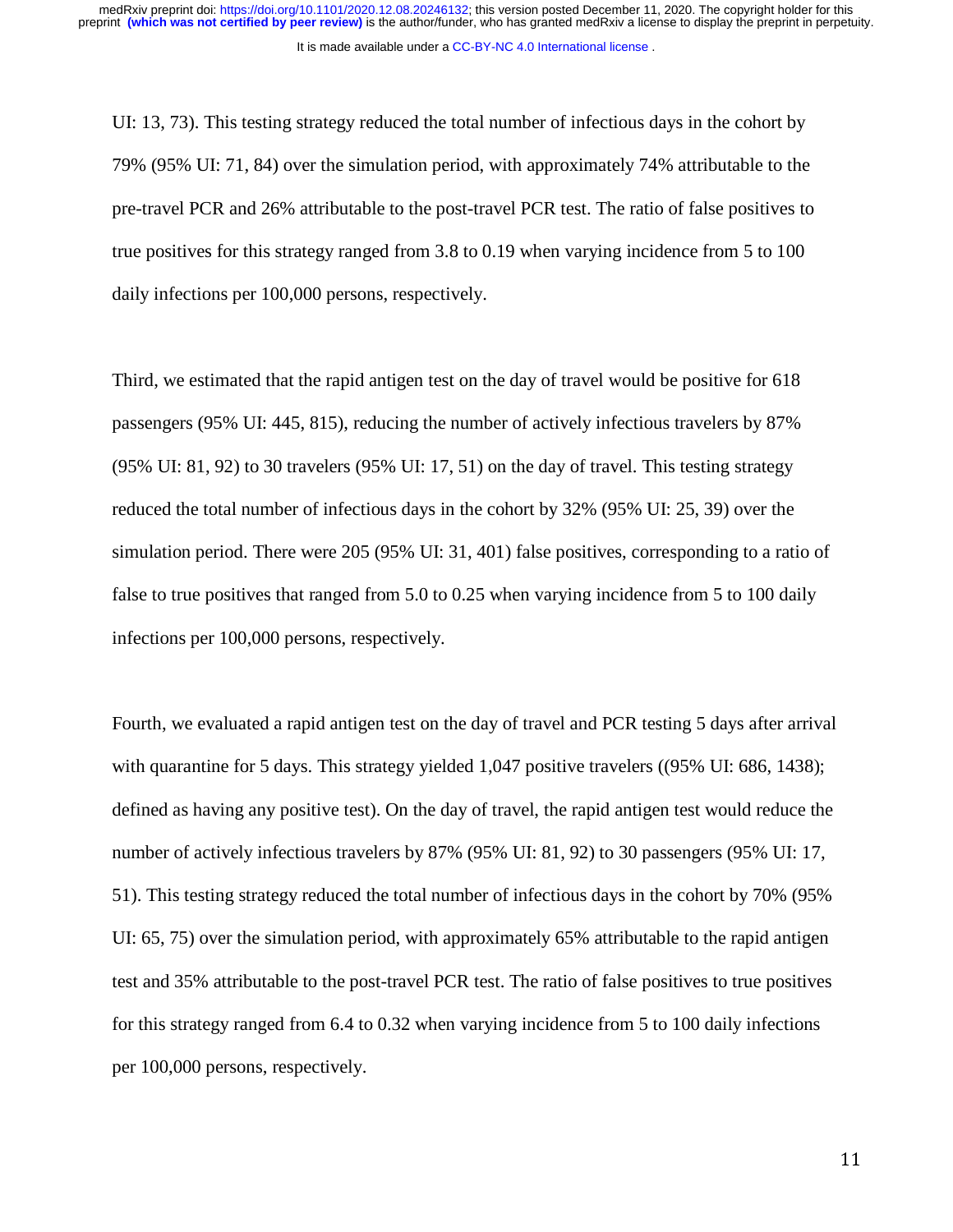Fifth, we estimated that anterior nasal PCR testing 3 days after arrival would be positive for 740 travelers (95% UI: 562, 941). This testing strategy reduced the total number of infectious days in the cohort by 30% (95% UI: 19, 42) over the simulation period. There were 205 (95% UI: 33, 398) false positives. The ratio of false positives to true positives for this strategy ranged from 3.8 to 0.19 when varying incidence from 5 to 100 daily infections per 100,000 persons, respectively.

#### *Sensitivity analysis*

In sensitivity analysis, we varied single model inputs to determine their impact on study results. We found that lowering the sensitivity of tests reduced the proportion of cases detected and the number of infectious days averted, while lower specificity of tests significantly increased the number of positive tests and proportion of false positives. As long as the rapid antigen test sensitivity was greater than 90% compared to PCR, we found that the same-day rapid test performed similar to pre-travel PCR on detection of infectious passengers (see Supplemental Materials). A higher incidence of COVID-19 increased the absolute effectiveness of all testing strategies with a higher number of averted infectious days (see Figure 3). In a destination city with a higher incidence (250 daily infections per 100,000 persons), the post-travel testing provided modest relative reduction of total COVID-19 cases; in contrast, a destination city with a low incidence (10 daily infections per 100,000 persons), the post-travel testing provided a large relative reduction of cases (see Supplemental Materials).

### **Discussion**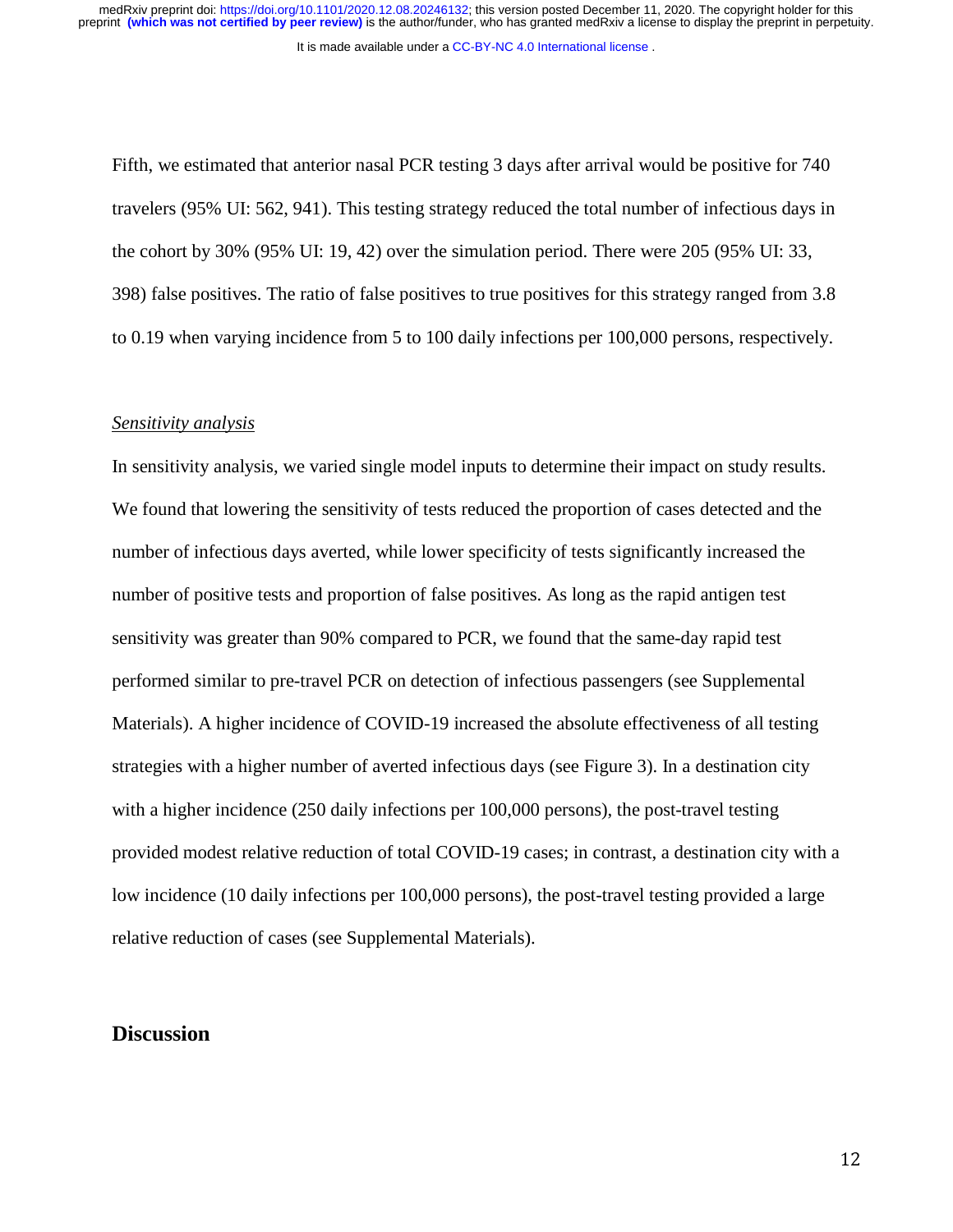This simulation study finds that "test-and-travel" strategies for COVID-19 that apply routine viral testing during airline travel can reduce both the individual and population-level transmission risk of COVID-19 during travel. We find that pre-travel testing with a rapid antigen test on the day of travel or PCR testing within 3 days prior to departure can both reduce the risk of COVID-19 transmission during travel, with the majority of benefit for other travelers that may otherwise have become infected. We find that the addition of post-travel testing and abbreviated quarantine further provides further benefit at the level of the public health by reducing importation and ongoing transmission in the destination city, especially if travling from high to low incidence setting. Given that the prevalence of infection was relatively low, asymptomatic testing strategies resulted in a relatively high relative number of false positives due to imperfect test specificity (99.8%); this strategy also detected individuals that were test positive but no longer infectious (most relevant for PCR). Overall, this study supports that a test-and-travel strategy for COVID-19 will likely improve the safety of airline travel and can incorporated into national policy as a public health tool during the COVID-19 pandemic, alongside social distancing, universal masking, and other infection control measures during travel.

We found that all test-and-travel strategies had some benefit and each had strengths and drawbacks. The rapid antigen test had the advantage of timing since it can be administered on the day of travel with immediate turnaround, meaning the test is optimally timed to detect an infectious individual prior to flying. Notably, currently available rapid tests (antigen and nucleic acid-based) have highly variable test sensitivity and specificity. In this study, we parameterized the model focusing on the Abbott BinoxNOW or comparable tests that demonstrate reasonably high sensitivity (90% realative to PCR during the infectious period), with peak sensitivity based

n de la construcción de la construcción de la construcción de la construcción de la construcción de la constru<br>13 de junho de la construcción de la construcción de la construcción de la construcción de la construcción de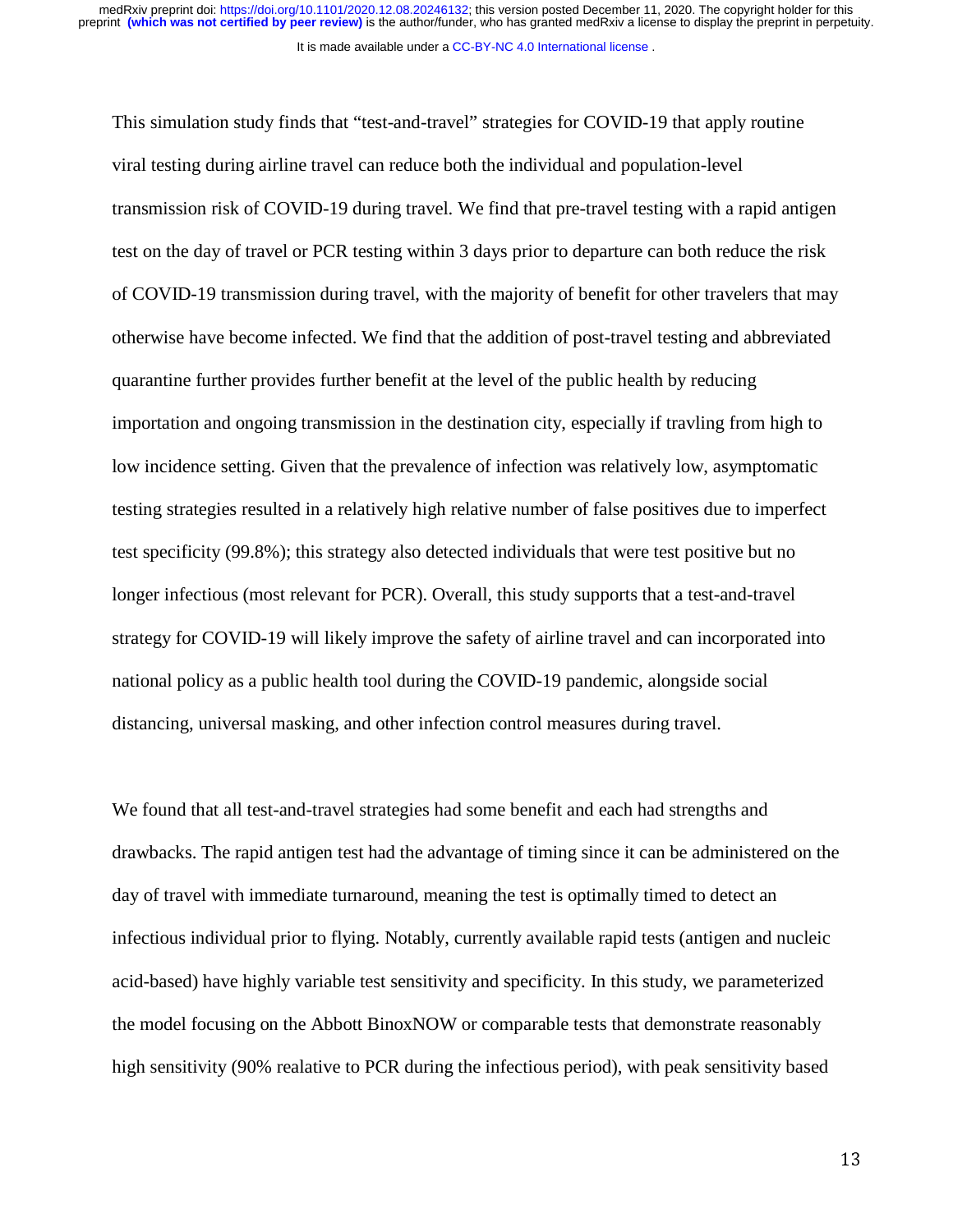on the viral dynamics during the actively infectious period.<sup>25-27</sup> Alternative rapid testing platforms such as loop-mediated isothermal amplification (LAMP) assays with similar test characteristics to the rapid antigen tests are also viable options if available as point-of-care tests.<sup>25</sup> The PCR test within 3 days of travel had the benefit of higher analytic sensitivity as PCR remains the gold standard diagnostic, but has the drawback of slower turnaround time, can be less convenient, and has ongoing detection of prior SARS-CoV-2 infections that are no longer infectious. Given the delay in turnaround, this means the PCR tests are likely to be performed in the days prior to travel, and may miss an individual who is not yet exposed to COVID-19 or is exposed but has not yet become positive by viral testing, which usually occurs around 3-5 days after exposure. Both strategies appeared to have similiar benefit for reducing the number of infectious travelers although same-day rapid antigen tests are not currently recommended by the US CDC guidelines.<sup>12</sup> We also examined the addition of a post-travel testing strategy with an abbreviated 5-day quarantine period, which notably performed much better on the study outcome of reducing overall infectious days associated with travel.

There are two key perspectives to interpret the study results that affect the conclusions drawn. The public health perspective (e.g. destination city of travel) would naturally focus on reducing population-level transmission with a goal of reducing importation of cases and ongoing transmission, and the primary outcome of reduction in infectious days would be most relevant. In this case, the testing strategies that include post-travel quarantine and PCR testing appear more favorable, especially when traveling from high to low incidence setting where importation of infection poses significant public health risk, and to a lesser extent, those infected during travel itself. Strategies with only pre-travel testing performed worse on the outcome of reducing total

14 de junho de 1944 e 1944 e 1944 e 1944 e 1944 e 1944 e 1944 e 1944 e 1944 e 1944 e 1944 e 1944 e 1944 e 194<br>14 de junho de 1944 e 1944 e 1944 e 1944 e 1944 e 1944 e 1944 e 1944 e 1944 e 1944 e 1944 e 1944 e 1944 e 194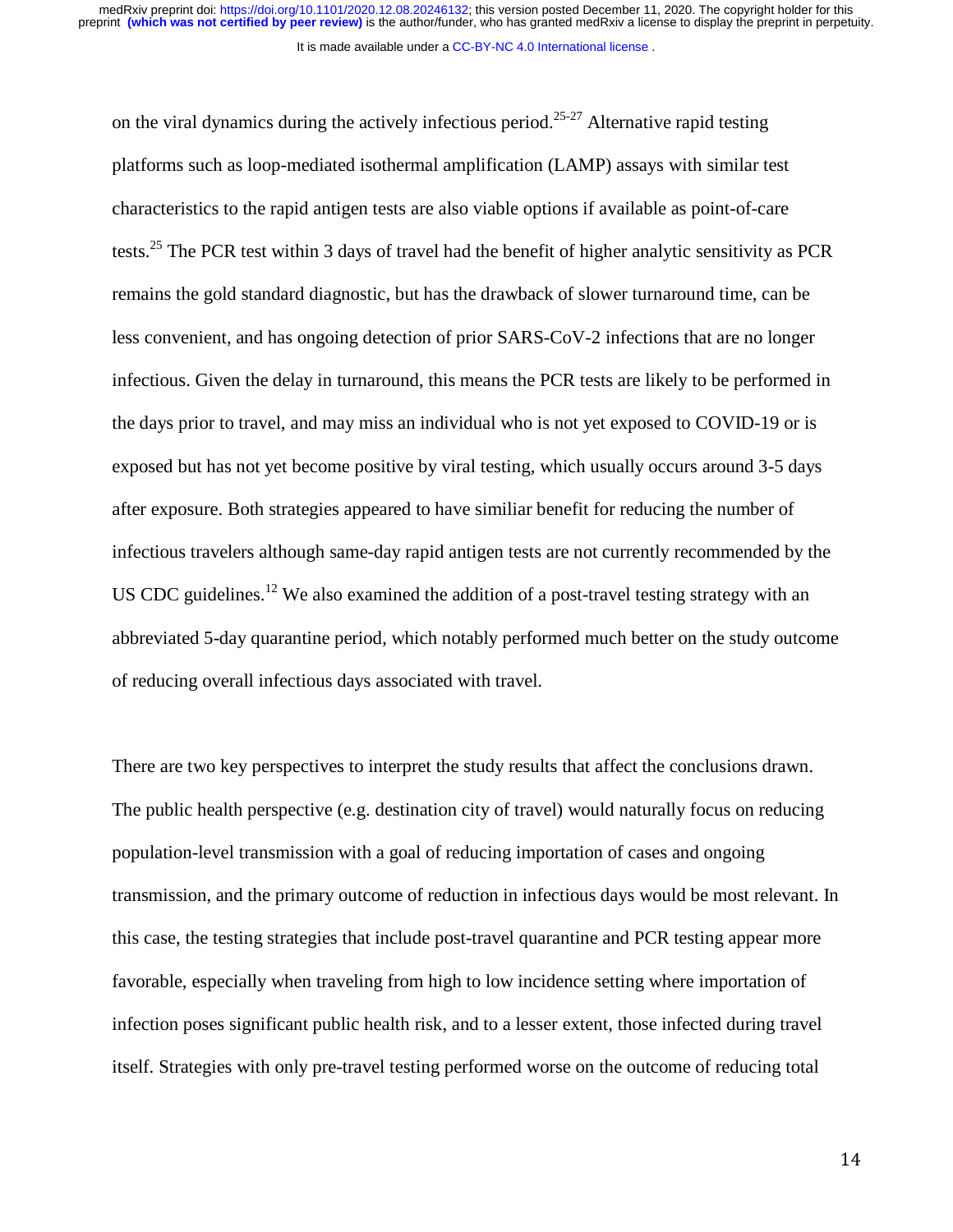infectious days. In contrast, the focus of airlines is to reduce individual-level risk during travel as measured by the secondary outcome of the proportion of infectious travelers detected. In this case, the pre-travel testing strategies, especially rapid antigen test on day of travel, appear most favorable and efficient. However, some actively infected travelers were missed, this was mostly related to imperfect test sensitivity and persons who were exposed during travel but not yet detectable during the time of testing (in the case of PCR testing 2-3 days prior to travel). Further refinements could be made with consideration of COVID-19 incidence in the origin and destination cities to influence testing requirements, such as traveling from a high to low incidence city. In the case of pre-travel PCR testing, recommendations for strict social distancing in the days prior to travel would enhance the effectiveness of this strategy. Notably all strategies missed a sizable proportion of COVID-19 infections, and test-and-travel strategies overall should be viewed as a risk mitigation control strategy, which should be adopted in combination with social distancing, universal masking, and other infection control measures during airline travel.<sup>3,15</sup>

While the test-and-travel strategies were able to identify a large number of the actively infectious travelers, the testing strategies also had a large number of positive tests in travelers who were not infectious. This included: i) false positives due both to imperfect specificity of the test; and ii) persons who were previously infected and will test positive for up to 2-4 weeks after exposure but are no longer infectious (most relevant for PCR).<sup>14</sup> The implication of this result means that some passengers will be unable to travel despite not being infectious or a risk to other passengers, but this is consistent with some international travel requirements. Airlines could consider additional testing when a false positive is suspected, such as when individuals are

n de la construcción de la construcción de la construcción de la construcción de la construcción de la constru<br>15 de junho de la construcción de la construcción de la construcción de la construcción de la construcción de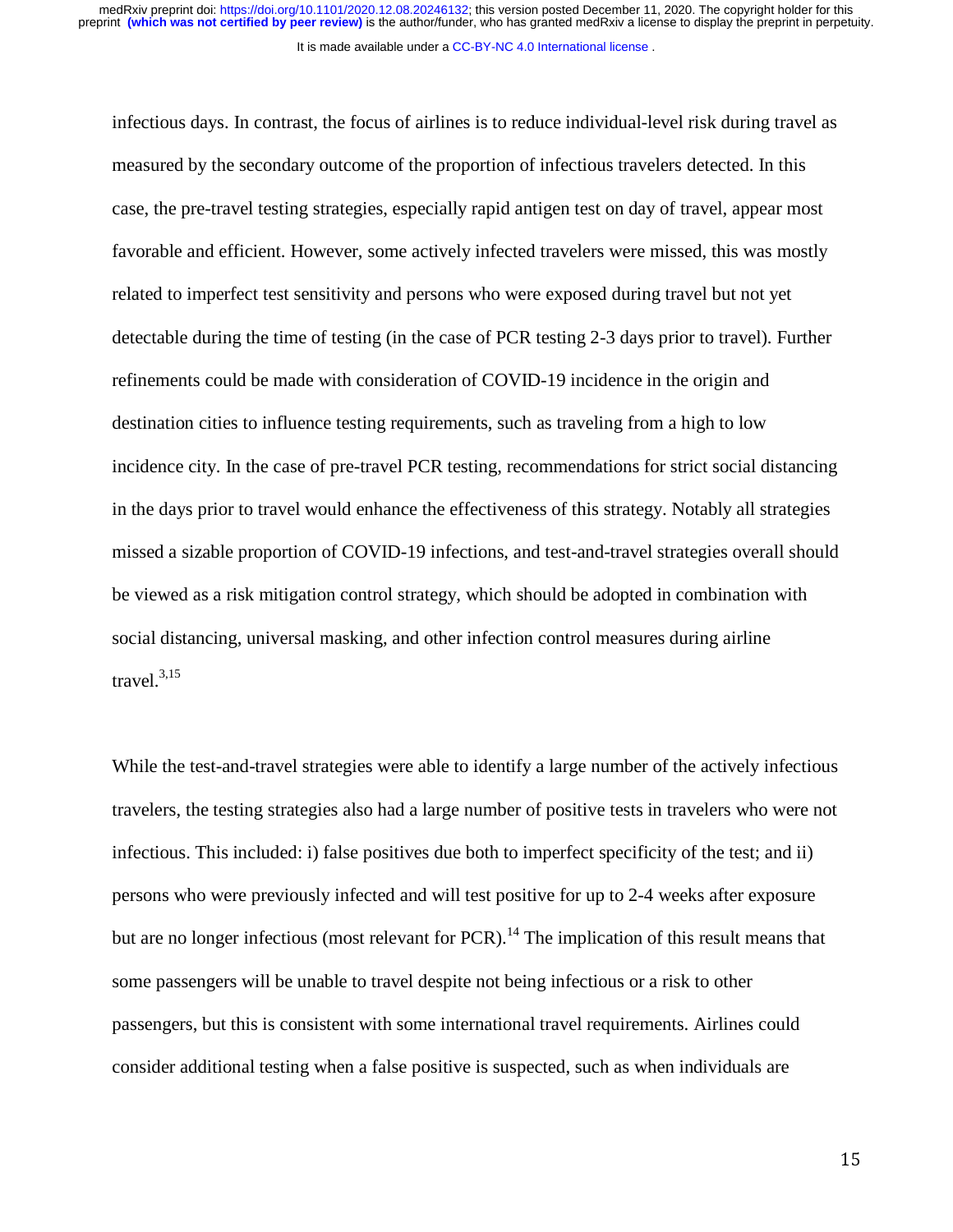It is made available under a CC-BY-NC 4.0 International license.

asymptomatic and have no known exposures; this confirmation testing could include a second rapid test (preferably on a different platform without similar false positive characteristics) or more extensive testing including serial PCR tests and later serologic test that may take multiple days and require self-isolation during this period (likely occurring outside of the airline testing system).

The study conclusions are supported by studies that have examined the effectiveness of asymptomatic testing strategies for COVID-19 to detect cases and reduce overall transmission.<sup>13,29-31</sup> This literature has found that frequent testing, rapid turnaround of test results (within 1-2 days), and test sensitivity are key characteristics for an effective testing platform.13,29,30 In our sensitivity analysis in this study, we similarly found that delayed turnaround time or lower sensitivity significantly reduced the effectiveness of test-and-travel strategies. The asymptomatic testing strategies outside of the travel context are often designed as control strategies, meaning the goal is to reduce the risk of transmission but not detect all cases. The key evidence gap that the present study aimed to address was the application of asymptomatic testing to airline travel, as domestic and international air travel begins to increase over time.

The study findings should be interpreted within the context of the limitations of the data and model assumptions. There remain key uncertainties in the natural history of COVID-19, heterogeneity in transmission, and variation in diagnostic test accuracy and quality that are simplified in this modeling analysis. We assume a high degree of participation in testing programs and perfect self-isolation of those testing positive. We further assume that persons that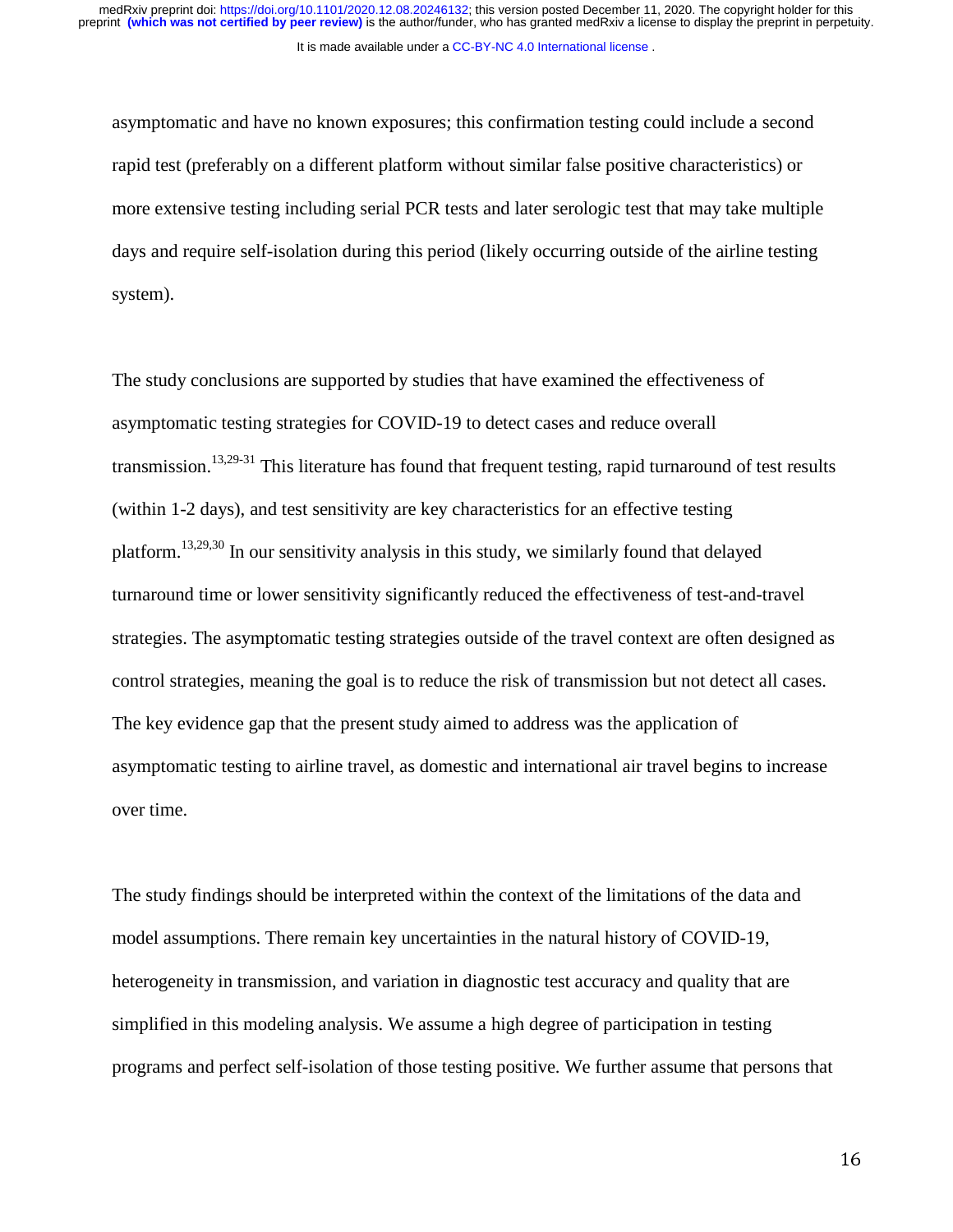It is made available under a CC-BY-NC 4.0 International license.

are symptomatic do not travel based on current guidance, and the testing strategies would perform better if this was not true. The model assumes a fixed incidence and homogenous risk of infection for all persons, although we explore how different infection risk would affect our results. We include a modestly higher risk of infection during the day of airflight travel, although this risk is uncertain and assumed to be relatively low.<sup>7,15,16</sup> We assumed all flights had comparable risk, despite variation in number of passengers and duration of flight. Routine asymptomatic test-and-travel strategies would require considerable resources, coordination, guidelines, and ongoing participation for airlines and travelers.

In conclusion, this study supports adopting asymptomatic testing strategies for COVID-19 in airline passengers to reduce the risk of travel and transmission during the pandemic. Multiple approaches to asymptomatic test-and-travel are likely to have benefit, although each have drawbacks that should be considered, and they will not reliably prevent transmission or outbreaks. This study provides evidence to guide national policy on testing guidelines to reduce COVID-19 spread from air travel. Continued efforts to promote social distancing, universal masking, and reducing travel will be necessary alongside these testing strategies to minimize ongoing transmission during the COVID-19 pandemic.<sup>4</sup>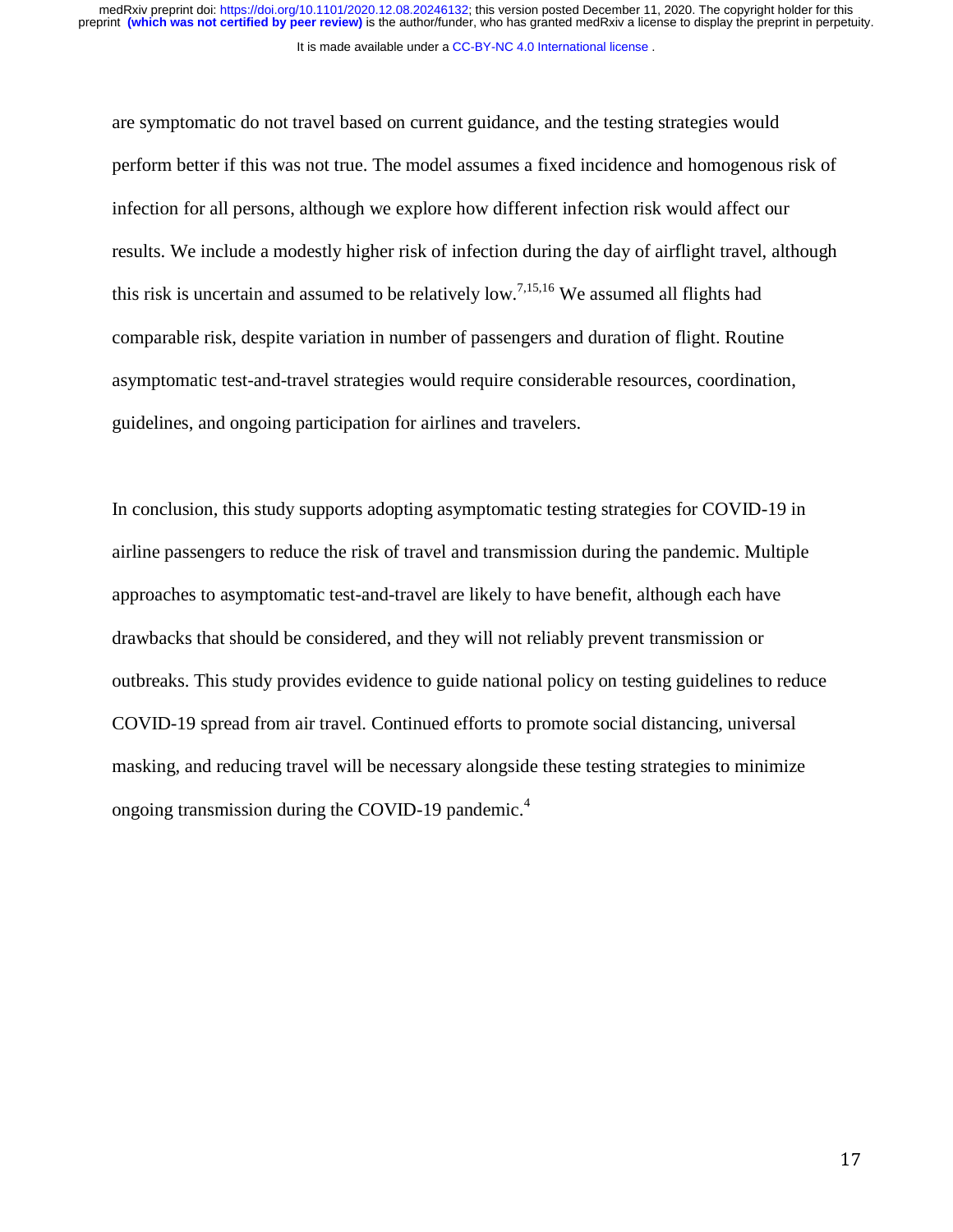It is made available under a [CC-BY-NC 4.0 International license](http://creativecommons.org/licenses/by-nc/4.0/) .

### **References**

1. Fauci AS, Lane HC, Redfield RR. Covid-19 - Navigating the Uncharted. *N Engl J Med* 2020; **382**(13): 1268-9.

2. Zhu N, Zhang D, Wang W, et al. A Novel Coronavirus from Patients with Pneumonia in China, 2019. *N Engl J Med* 2020; **382**(8): 727-33.

3. Chu DK, Akl EA, Duda S, et al. Physical distancing, face masks, and eye protection to prevent person-to-person transmission of SARS-CoV-2 and COVID-19: a systematic review and meta-analysis. *Lancet* 2020; **395**(10242): 1973-87.

4. Lewnard JA, Lo NC. Scientific and ethical basis for social-distancing interventions against COVID-19. *Lancet Infect Dis* 2020.

5. Hsiang S, Allen D, Annan-Phan S, et al. The effect of large-scale anti-contagion policies on the COVID-19 pandemic. *Nature* 2020; **584**(7820): 262-7.

6. The Lancet Infectious D. Air travel in the time of COVID-19. *Lancet Infect Dis* 2020; **20**(9): 993.

7. Choi EM, Chu DKW, Cheng PKC, et al. In-Flight Transmission of SARS-CoV-2. *Emerg Infect Dis* 2020; **26**(11): 2713-6.

8. TSA. TSA checkpoint travel numbers for 2020 and 2019:

https://www.tsa.gov/coronavirus/passenger-throughput?page=1 Accessed 12/1/20, 2020.

9. Li R, Pei S, Chen B, et al. Substantial undocumented infection facilitates the rapid dissemination of novel coronavirus (SARS-CoV-2). *Science* 2020; **368**(6490): 489-93.

10. United Airlines Becomes First U.S. Carrier to Make COVID-19 Tests Available to Customers. 2020. https://hub.united.com/2020-09-24-united-airlines-becomes-first-u-s-carrierto-make-covid-19-tests-available-to-customers-2647787602.html.

11. Hawaii: Coronavirus (COVID-19) transportation related information and resources: https://hidot.hawaii.gov/coronavirus/. 2020 (accessed 11/6/20.

12. CDC. Testing and International Air Travel https://www.cdc.gov/coronavirus/2019 ncov/travelers/testing-air-travel.html Accessed 12/1/20, 2020.

13. Chin ET, Huynh BQ, Chapman LAC, Murrill M, Basu B, Lo NC. Frequency of routine testing for COVID-19 in high-risk healthcare environments to reduce outbreaks. *Clin Infect Dis* 2020.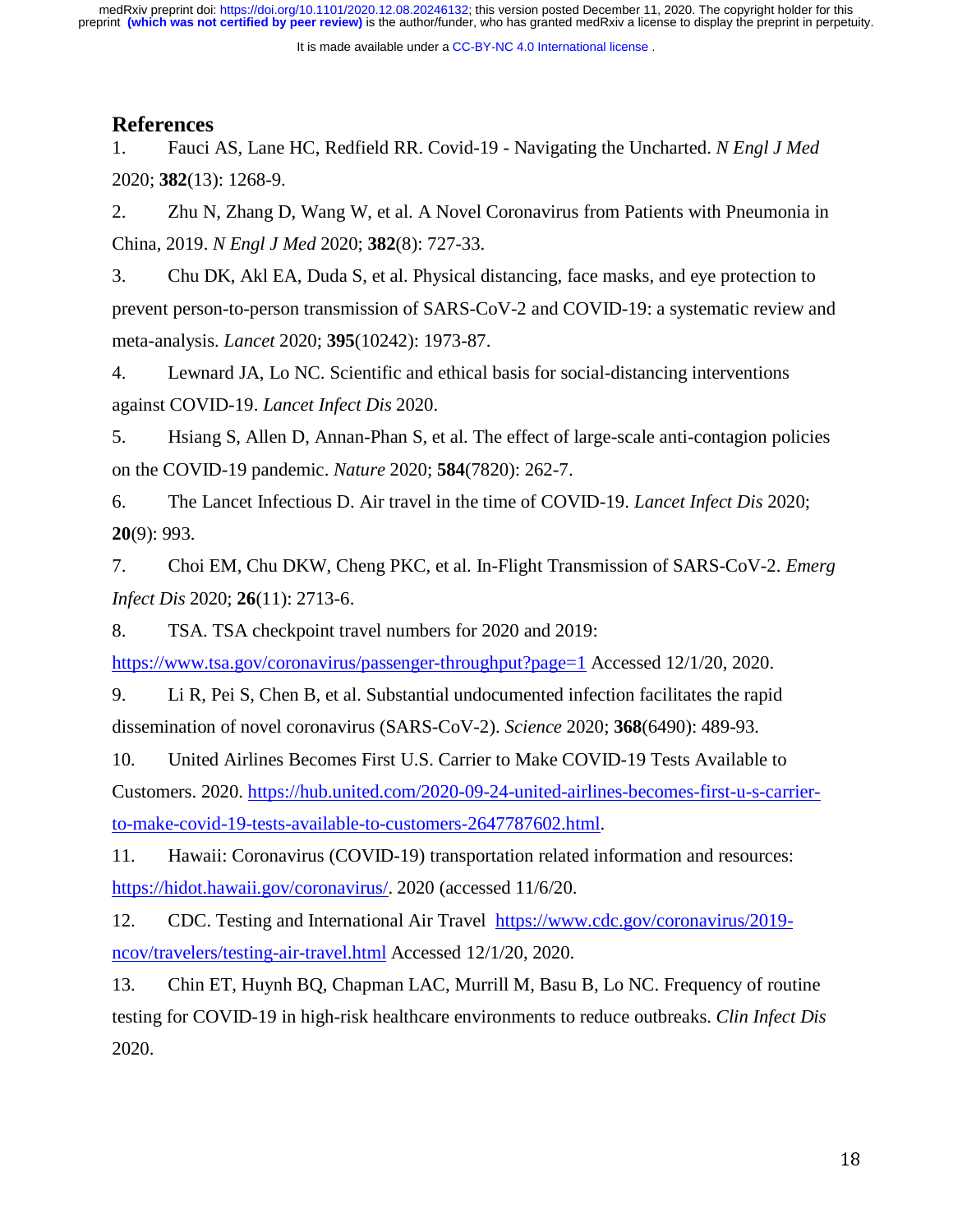14. He X, Lau EHY, Wu P, et al. Temporal dynamics in viral shedding and transmissibility of COVID-19. *Nat Med* 2020; **26**(5): 672-5.

15. Khanh NC, Thai PQ, Quach HL, et al. Transmission of SARS-CoV 2 During Long-Haul Flight. *Emerg Infect Dis* 2020; **26**(11): 2617-24.

16. Myers JF, Snyder RE, Porse CC, et al. Identification and Monitoring of International Travelers During the Initial Phase of an Outbreak of COVID-19 - California, February 3-March 17, 2020. *MMWR Morb Mortal Wkly Rep* 2020; **69**(19): 599-602.

17. CDC COVID Data Tracker: https://covid.cdc.gov/covid-datatracker/#cases\_casesper100klast7days 2020 (accessed 11/10/20.

18. Oran DP, Topol EJ. Prevalence of Asymptomatic SARS-CoV-2 Infection: A Narrative Review. *Ann Intern Med* 2020.

19. Sun K, Wang W, Gao L, et al. Transmission heterogeneities, kinetics, and controllability of SARS-CoV-2. *Science* 2020.

20. Bajema KL, Wiegand RE, Cuffe K, et al. Estimated SARS-CoV-2 Seroprevalence in the US as of September 2020. *JAMA Intern Med* 2020.

21. Kiang MV. GiHub Repository: github.com/mkiang/airline\_testing\_strategies. 2020.

22. CDC. Testing and International Air Travel: https://www.cdc.gov/coronavirus/2019 ncov/travelers/testing-air-travel.html. Accessed 11/27/20., 2020.

23. Kucirka LM, Lauer SA, Laeyendecker O, Boon D, Lessler J. Variation in False-Negative Rate of Reverse Transcriptase Polymerase Chain Reaction-Based SARS-CoV-2 Tests by Time Since Exposure. *Ann Intern Med* 2020.

24. Hay AH, Kennedy-Shaffer L, Kanjilal S, Lipsitch M, Mina M. Estimating epidemiologic dynamics from single cross-sectional viral load distributions. *Pre-Print* 2020.

25. Gibani MM, Toumazou C, Sohbati M, et al. Assessing a novel, lab-free, point-of-care test for SARS-CoV-2 (CovidNudge): a diagnostic accuracy study. *Lancet Microbe* 2020; **1**(7): e300 e7.

26. Albert E, Torres I, Bueno F, et al. Field evaluation of a rapid antigen test (Panbio<sup>TM</sup> COVID-19 Ag Rapid Test Device) for the diagnosis of COVID-19 in primary healthcare centers. *Pre-Print* 2020.

27. Pilarowski G, Lebel P, Sunshine S, et al. Performance characteristics of a rapid SARS-CoV-2 antigen detection assay at a public plaza testing site in San Francisco. *Pre-Print* 2020.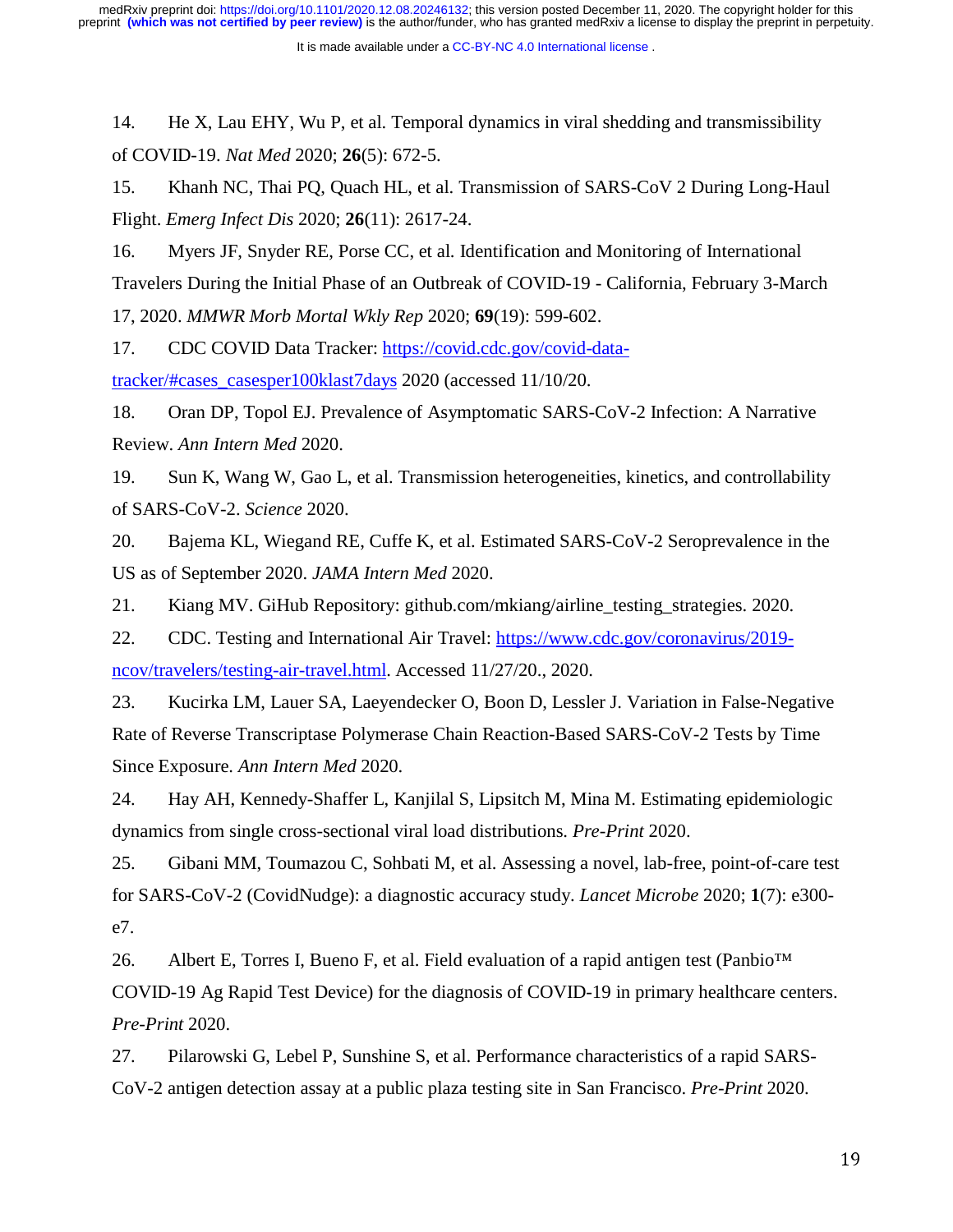It is made available under a [CC-BY-NC 4.0 International license](http://creativecommons.org/licenses/by-nc/4.0/) .

28. Schwob JM, Miauton A, Petrovic D, et al. Antigen rapid tests, nasopharyngeal PCR and saliva PCR to detect SARS-CoV-2: a prospective comparative clinical trial: https://www.medrxiv.org/content/10.1101/2020.11.23.20237057v1.full.pdf. 2020.

29. Grassly NC, Pons-Salort M, Parker EPK, White PJ, Ferguson NM, Imperial College C-RT. Comparison of molecular testing strategies for COVID-19 control: a mathematical modelling study. *Lancet Infect Dis* 2020.

30. Paltiel AD, Zheng A, Walensky RP. Assessment of SARS-CoV-2 Screening Strategies to Permit the Safe Reopening of College Campuses in the United States. *JAMA Netw Open* 2020; **3**(7): e2016818.

31. Larremore DB, Wilder B, Lester E, et al. Test sensitivity is secondary to frequency and turnaround time for COVID-19 screening. *Sci Adv* 2020.

32. Lauer SA, Grantz KH, Bi Q, et al. The Incubation Period of Coronavirus Disease 2019 (COVID-19) From Publicly Reported Confirmed Cases: Estimation and Application. *Ann Intern Med* 2020; **172**(9): 577-82.

33. Dickens BL, Koo JR, Lim JT, et al. Strategies at points of entry to reduce importation risk of COVID-19 cases and re-open travel. *J Travel Med* 2020.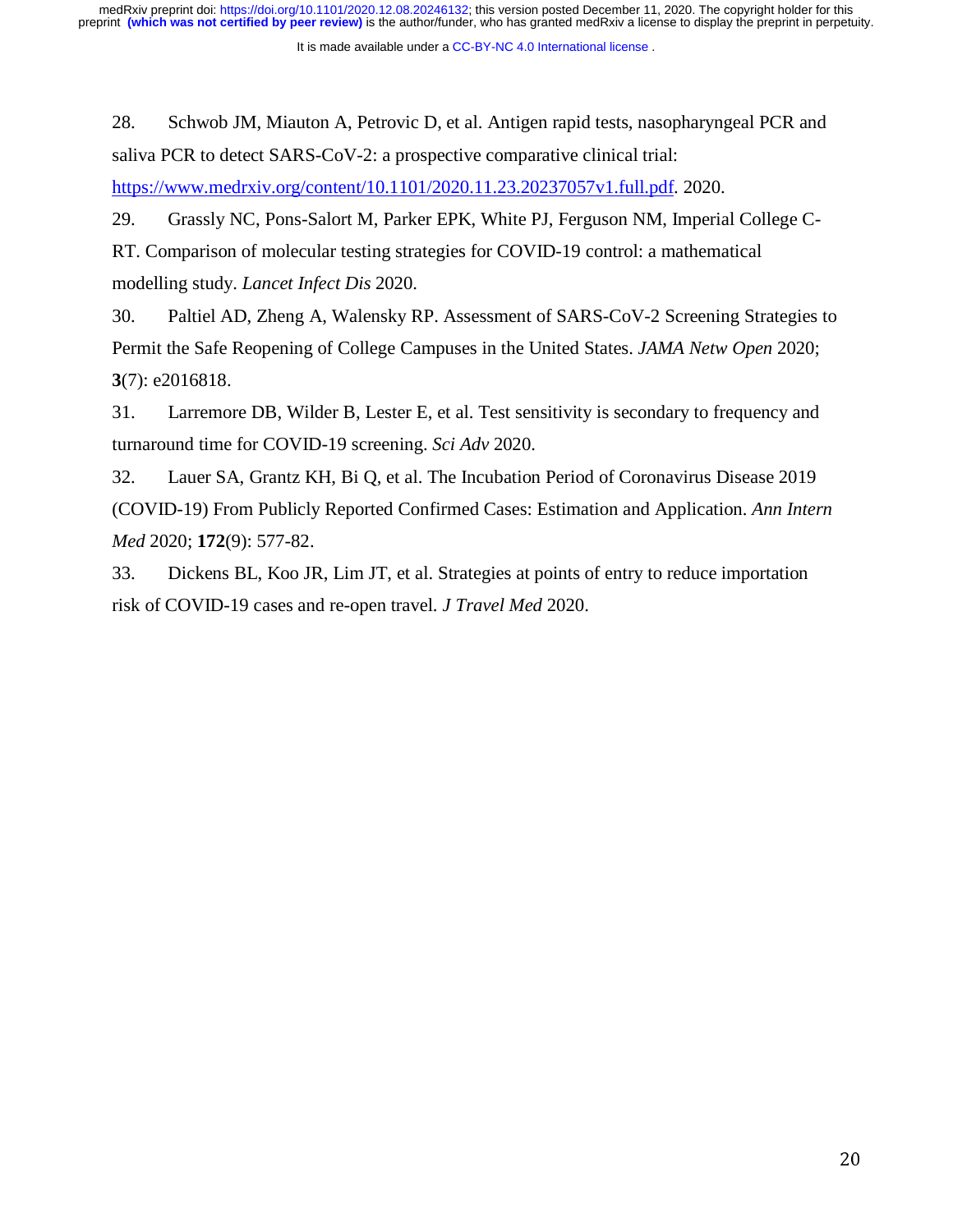It is made available under a [CC-BY-NC 4.0 International license](http://creativecommons.org/licenses/by-nc/4.0/) .

# **Tables and Figures**

### **Table 1: Cohort characteristics and COVID-19 natural history and transmission parameters.**

| Parameter                              | Base case value                       | Range                    | References |
|----------------------------------------|---------------------------------------|--------------------------|------------|
| Cohort characteristics                 |                                       |                          |            |
| Population size                        | 100,000                               |                          |            |
|                                        |                                       |                          |            |
| Natural history                        |                                       |                          |            |
| Incubation period <sup>a</sup>         | 3 days                                | $2-5$ days<br>$3-7$ days | 9,14,32    |
|                                        |                                       | (see Supplemental        |            |
| Mean duration of infectiousness        | 5 days                                | Materials)               | 9,14       |
| Sub-clinical fraction                  | 40%                                   |                          | 18         |
| Proportion of transmission during      |                                       |                          |            |
| pre-symptomatic period <sup>b</sup>    | 50%                                   | 50 to 150 infections     | 18,19      |
| Daily SARS-CoV-2 infection             | 50 infection per                      | per 100,000              |            |
| incidence                              | $100,000$ persons                     | persons                  | 17         |
| Relative risk of COVID-19 infection    |                                       |                          |            |
| during day of travel                   | 2.0                                   | $1.0 - 10.0$             | 7,15,16    |
|                                        |                                       |                          |            |
| Test performance                       |                                       |                          |            |
|                                        | Time-varying,<br>approximately 80-95% |                          |            |
| PCR sensitivity                        | during infectious period              | $+/- 10\%$               | 23,24      |
| PCR specificity                        | 99.8%                                 | 99.0-100%                | 23,24      |
| Rapid antigen test sensitivity (Abbott |                                       | Variable relative to     |            |
| BinaxNOW)                              | 90% relative to PCR                   | <b>PCR</b>               | 26-28      |
| Rapid antigen test specificity         |                                       |                          |            |
| (Abbott BinaxNOW)                      | 99.8%                                 | 99.0-100%                | 26-28      |
| Compliance with testing                | 100%                                  |                          |            |

Compliance with testing 100%<br>
<sup>a</sup>The incubation period is defined as duration from exposure to infectiousness. References include estimation based on onset of symptoms, which was adjusted given onset of infectiousness prior to symptom onset.

<sup>b</sup>The pre-symptomatic period is defined as the proportion of infectious days prior to onset of symptoms.

Note: Population was assumed to be initially fully susceptible.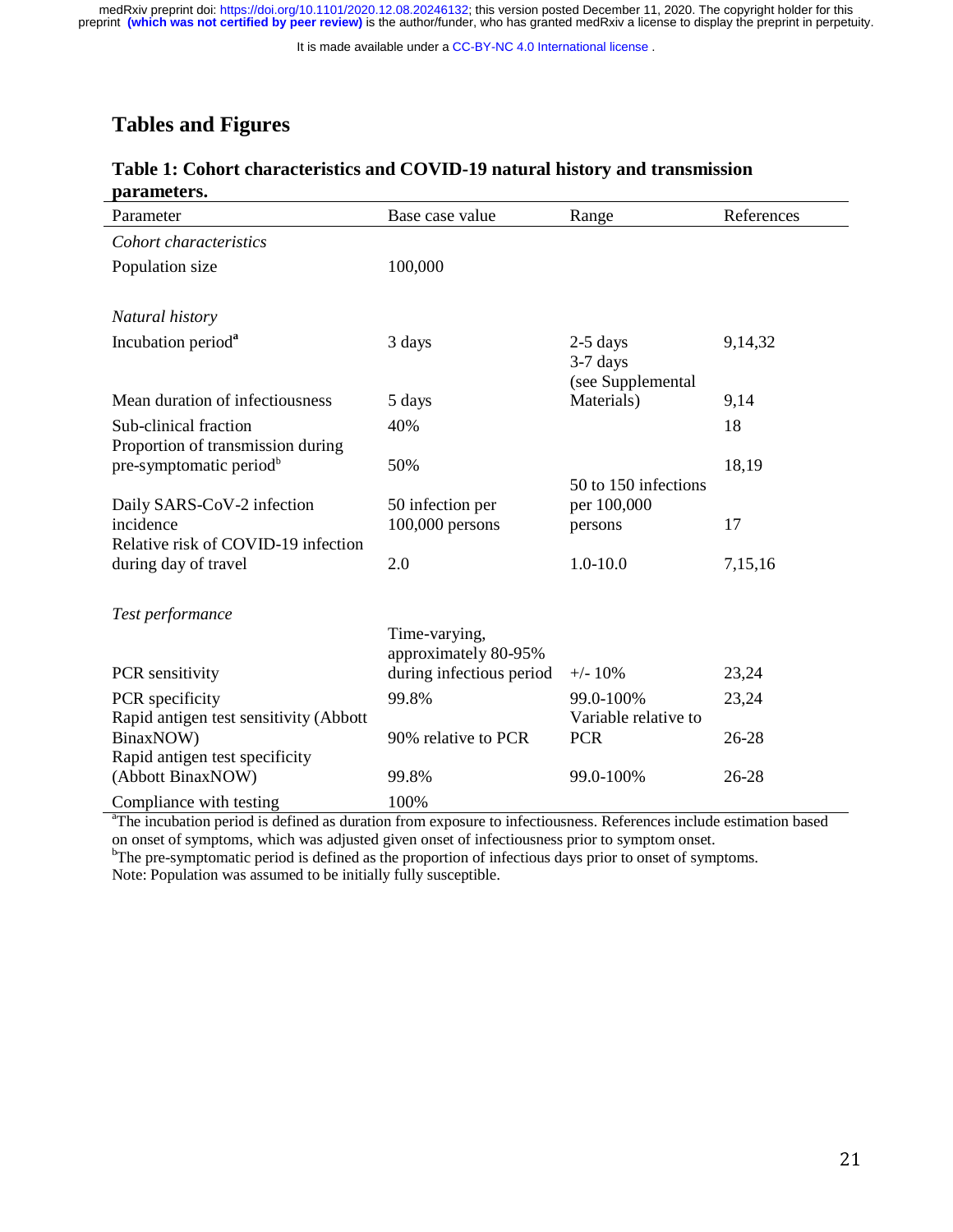It is made available under a [CC-BY-NC 4.0 International license](http://creativecommons.org/licenses/by-nc/4.0/) .

### **Table 2: Effectiveness of test-and-travel strategies on study outcomes**.

|                                                                           | Study outcomes<br>Relative reduction in |                                       |                                               |  |  |
|---------------------------------------------------------------------------|-----------------------------------------|---------------------------------------|-----------------------------------------------|--|--|
| Strategy                                                                  | Number of infectious<br>days            | active infections on day<br>of flight | Ratio of false positives<br>to true positives |  |  |
| No testing, no screening                                                  | 2,796 (2,031, 4,336)                    |                                       |                                               |  |  |
| PCR test within 3 days of departure                                       | 1,810 (1,274, 2,899)                    | 0.88(0.76, 0.94)                      | 0.26(0.04, 0.50)                              |  |  |
| PCR test within 3 days of departure;                                      | 599 (416, 1,072)                        | 0.88(0.76, 0.94)                      | 0.38(0.06, 0.74)                              |  |  |
| PCR test within 5 days after arrival <sup>a</sup>                         |                                         |                                       |                                               |  |  |
| Rapid antigen testing on day of travel                                    | 1,896 (1,352, 2,992)                    | 0.87(0.81, 0.92)                      | 0.50(0.08, 0.98)                              |  |  |
| Rapid antigen testing on day of travel;                                   | 824 (603, 1,300)                        | 0.87(0.81, 0.92)                      | 0.65(0.10, 1.28)                              |  |  |
| PCR test within 5 days after arrival <sup>a</sup>                         |                                         |                                       |                                               |  |  |
| PCR test within 3 days after arrival                                      | $1,630$ $(1,103, 2,766)$                |                                       | 0.38(0.06, 0.74)                              |  |  |
| Note: All testing strategies assume no symptomatic passengers will travel |                                         |                                       |                                               |  |  |

Note: All testing strategies assume no symptomatic passengers will travel. a These strategies include a 5-day quarantine period upon arrival.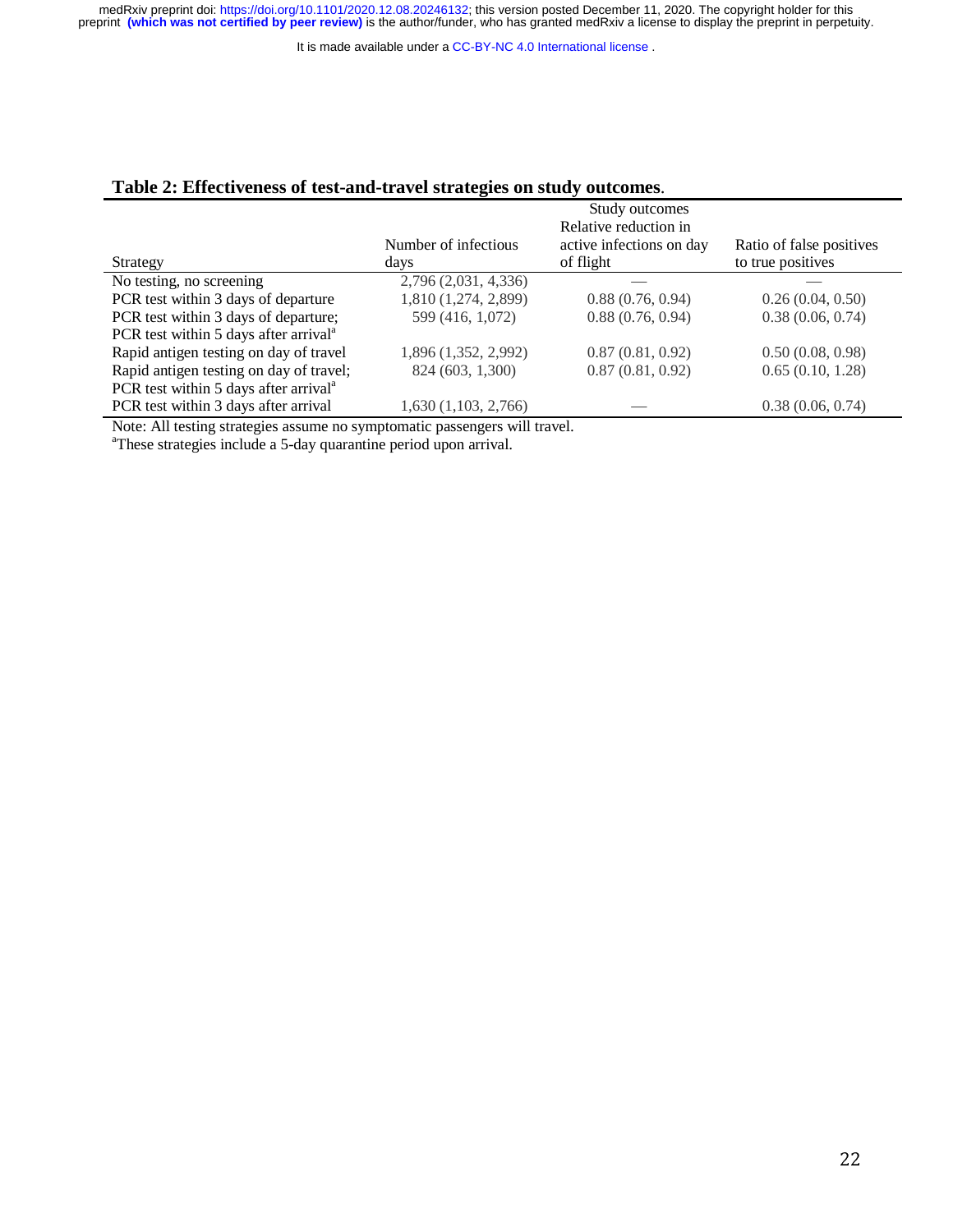It is made available under a [CC-BY-NC 4.0 International license](http://creativecommons.org/licenses/by-nc/4.0/) .



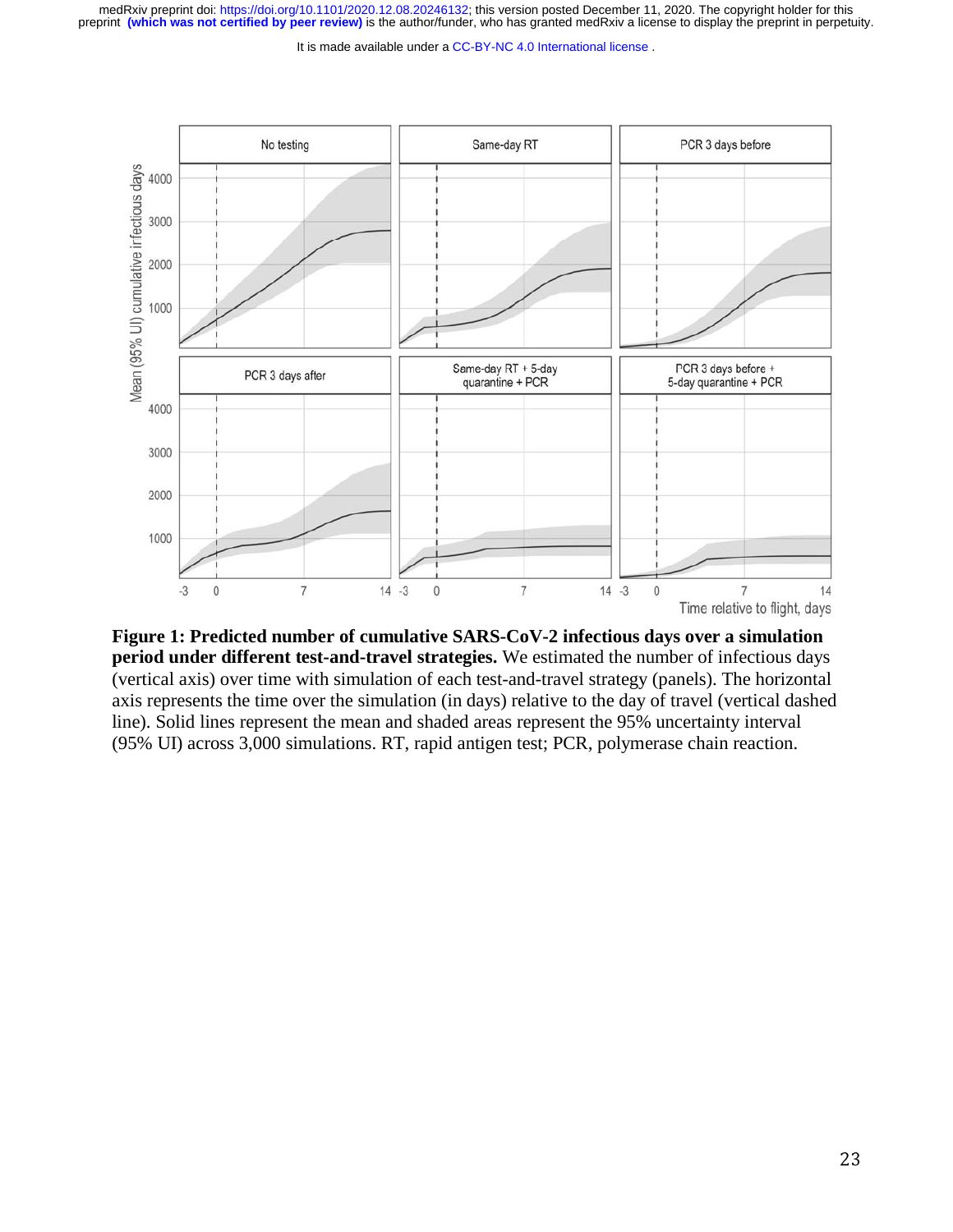It is made available under a [CC-BY-NC 4.0 International license](http://creativecommons.org/licenses/by-nc/4.0/) .



**Figure 2: Ratio of false positive to true positive test results for test-and-travel strategies under different baseline SARS-CoV-2 infection incidence.** We ran the microsimulation under different baseline SARS-CoV-2 infection incidence to understand the effect on ratio of false positives to true positives for each test-and-travel strategy. The horizontal axis represents SARS-CoV-2 infection incidence, including asymptomatic cases (daily cases per 100,000 persons). The vertical axis represents the ratio of false positives to true positives, where a higher ratio corresponds to a higher number of false positives. The colors of the lines correspond to the different test-and-travel strategies.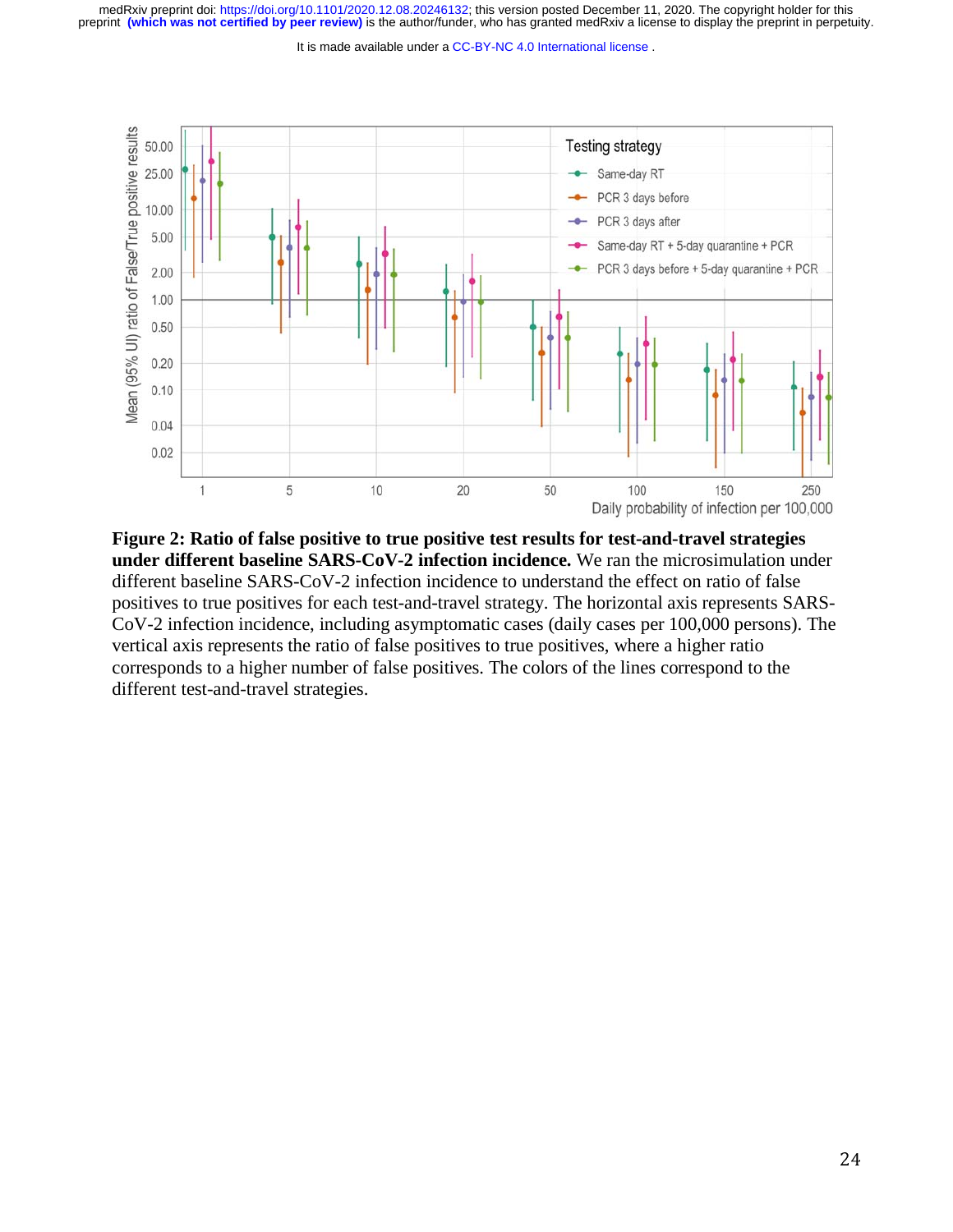It is made available under a [CC-BY-NC 4.0 International license](http://creativecommons.org/licenses/by-nc/4.0/) .



**Figure 3: Effect of pre-travel testing strategies on the absolute number of travelers with SARS-CoV-2 infection.** We estimated the mean number of total actively infectious persons on the day of travel in the cohort of 100,000 (vertical axis) under each pre-travel testing strategy: the base case (no testing), PCR within 3 days of departure, and rapid antigen test on the day of travel. We varied the baseline SARS-CoV-2 infection incidence (horizontal axis) from 1 to 250 daily infections per 100,000 persons. The vertical axis represents the mean and 95% uncertainty interval (95% UI) across 3,000 simulations. RT, rapid antigen test; PCR, polymerase chain reaction.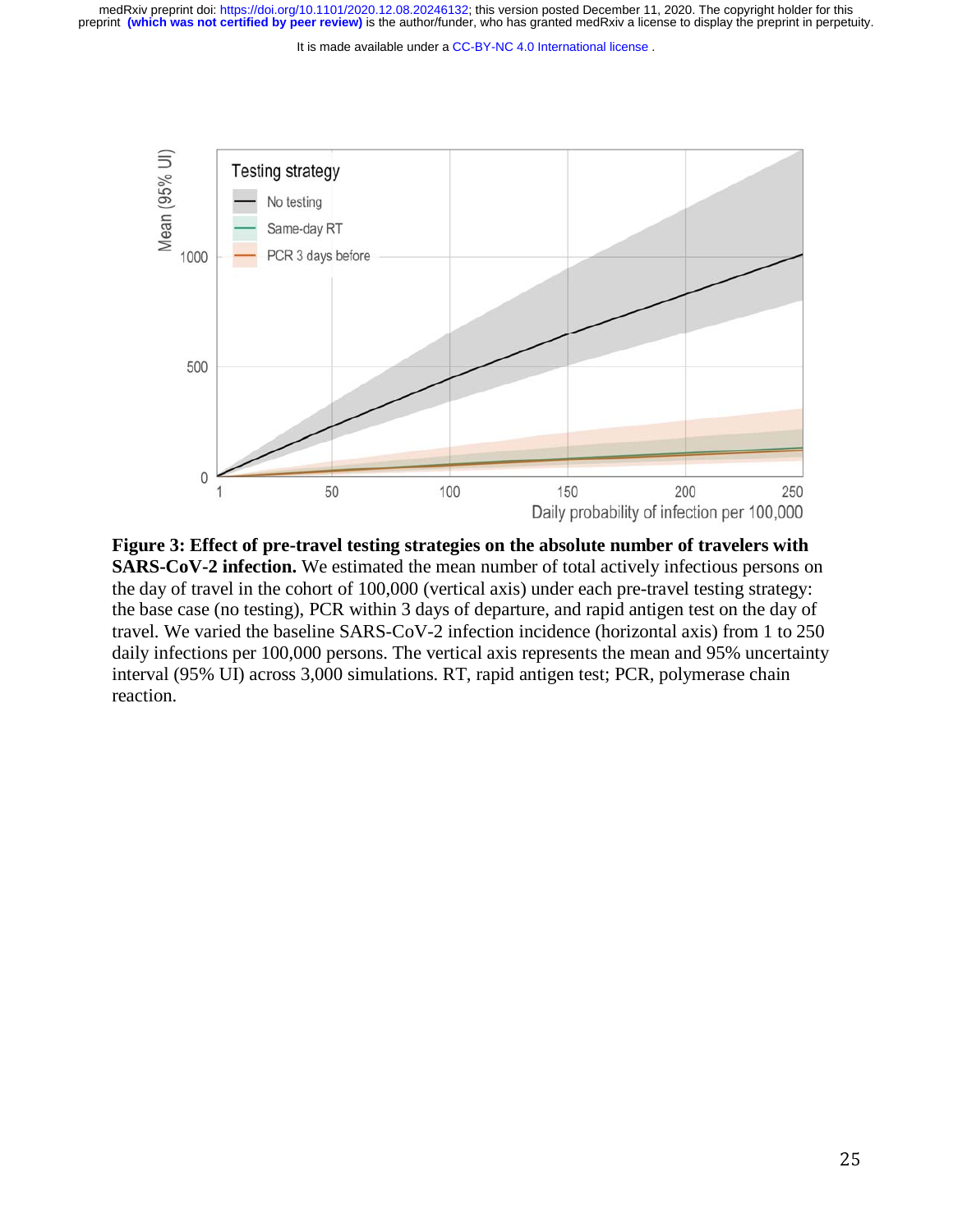It is made available under a [CC-BY-NC 4.0 International license](http://creativecommons.org/licenses/by-nc/4.0/) .

### Acknowledgments

Some of the computing for this project was performed on the Nero platform. We would like to thank Stanford University, the Stanford Research Computing Center, and Stanford Medicine for providing computational resources and support that contributed to these research results.

### Authorship contribution:

Drs. Nathan C. Lo and Mathew V. Kiang had full access to all of the data in the study and take responsibility for the integrity of the data and the accuracy of the data analysis. Study design- NCL, MVK Data analysis- MVK, ETC, BQH, LACC, NCL Data interpretation- All authors Wrote first draft- NCL Contributed intellectual material and approved final draft- All authors

### Declaration of interests and financial disclosures:

NCL has received grants and personal fees from the World Health Organization and the California Department of Public Health unrelated to the current study. GWR has received funding from the San Francisco Department of Public Health and the California Department of Public Health for COVID-19-related work unrelated to the current study.

### Funding/Support:

NCL is supported by the University of California, San Francisco (Department of Medicine). MVK is supported in part by the National Institute on Drug Abuse of the National Institutes of Health (K99DA051534). This content is solely the responsibility of the authors and does not necessarily represent the official views of the National Institutes of Health.

### Role of the Funding Organization or Sponsor:

The funding organizations had no role in the design and conduct of the study; collection, management, analysis, and interpretation of the data; and preparation, review, or approval of the manuscript; or the decision to submit the manuscript for publication.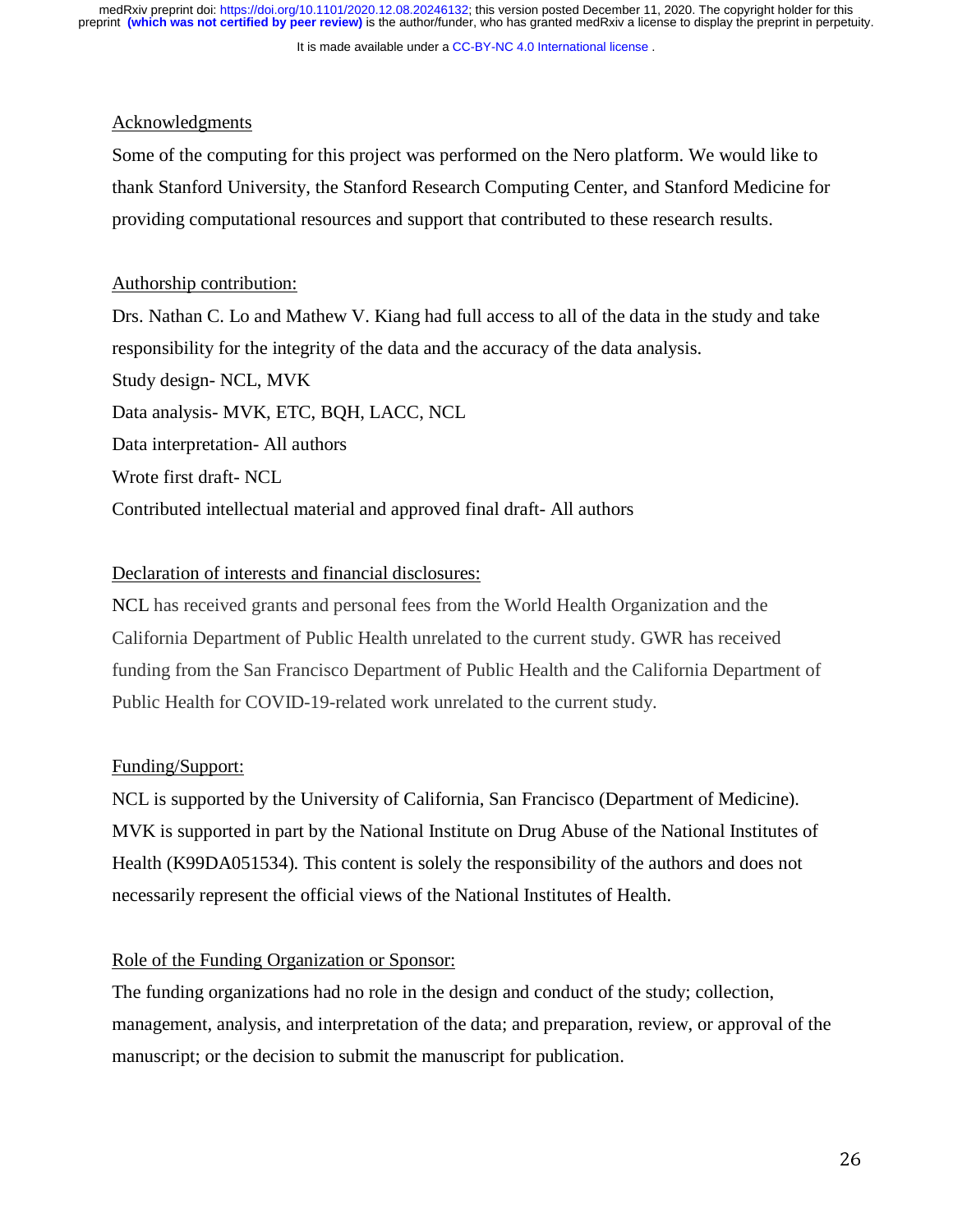It is made available under a [CC-BY-NC 4.0 International license](http://creativecommons.org/licenses/by-nc/4.0/) .

Previous presentations:

None.